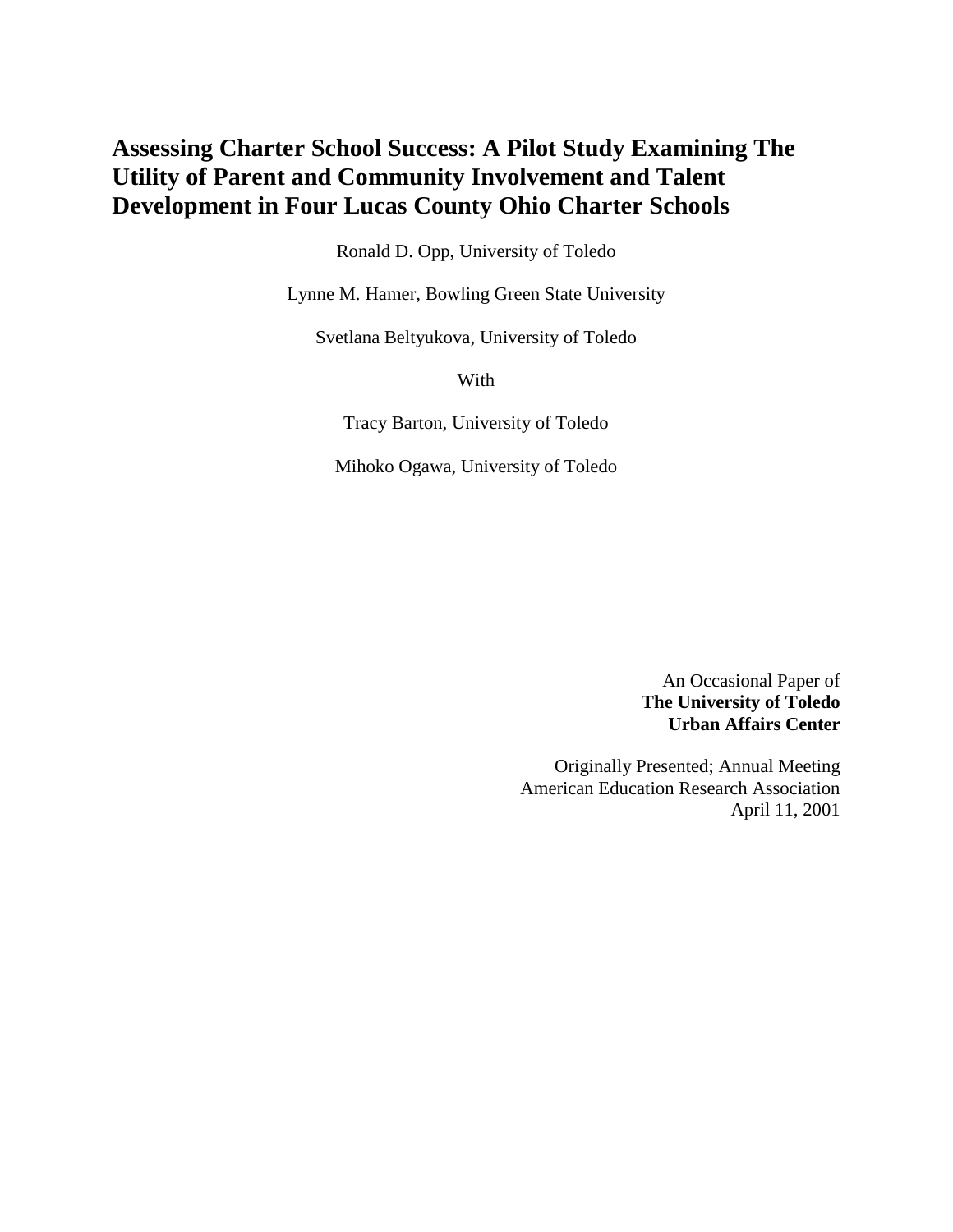### **Introduction**

Charter schools have proliferated across the nation's educational landscape in recent years. These schools were designed to ensure that parents and students have a choice of publicly funded schooling opportunities varied enough to meet their specific needs, talents, and interests. However, these new schools emerged at the same time as a national standards reform movement manifested in standardized, high-risk proficiency testing, swept through public education. A quest to achieve a common set of standards, intended to become the "centerpiece" (Resnick, in Clinchy, 1997, p. 6) of all students' schooling, certainly seems to be at odds with a movement that is based on creating diverse schools for diverse needs (cf. Meier, 1995). The discrepancy is even more pronounced given the focus of the assessment of charter school success on student achievement, typically measured by scores on standardized tests (Finn, Manno, & Vanourek, 2000; Lasley, Ridenour, Talbert-Johnson, & Raisch 1999), whereas many parents claim to be concerned primarily with their children's satisfaction with their charter school (Bowman, 2000).

Charter schools are said to have only "one common denominator: charter schools know that they are responsible for improving student achievement" (Nathan, 1996, 23). However, Hassel (1999) noted:

> Charter-granting agencies are struggling with how charter schools should fit into existing state and district standards and testing regimes; how to handle accountability for charter schools with unconventional goals, learning processes, or student populations; how precisely to implement the 'meet your goals or lose your charter' requirement ... Consequently, both the public at large and individual charter schools have a direct interest in the development of systems for holding charter schools accountable for results. (pp. 159-160)

Charter schools originated with the promise of increased accountability, particularly in terms of student achievement. However, holding charter schools accountable is difficult, just as it is inherently difficult to accurately demonstrate achievement, given the limited usefulness of test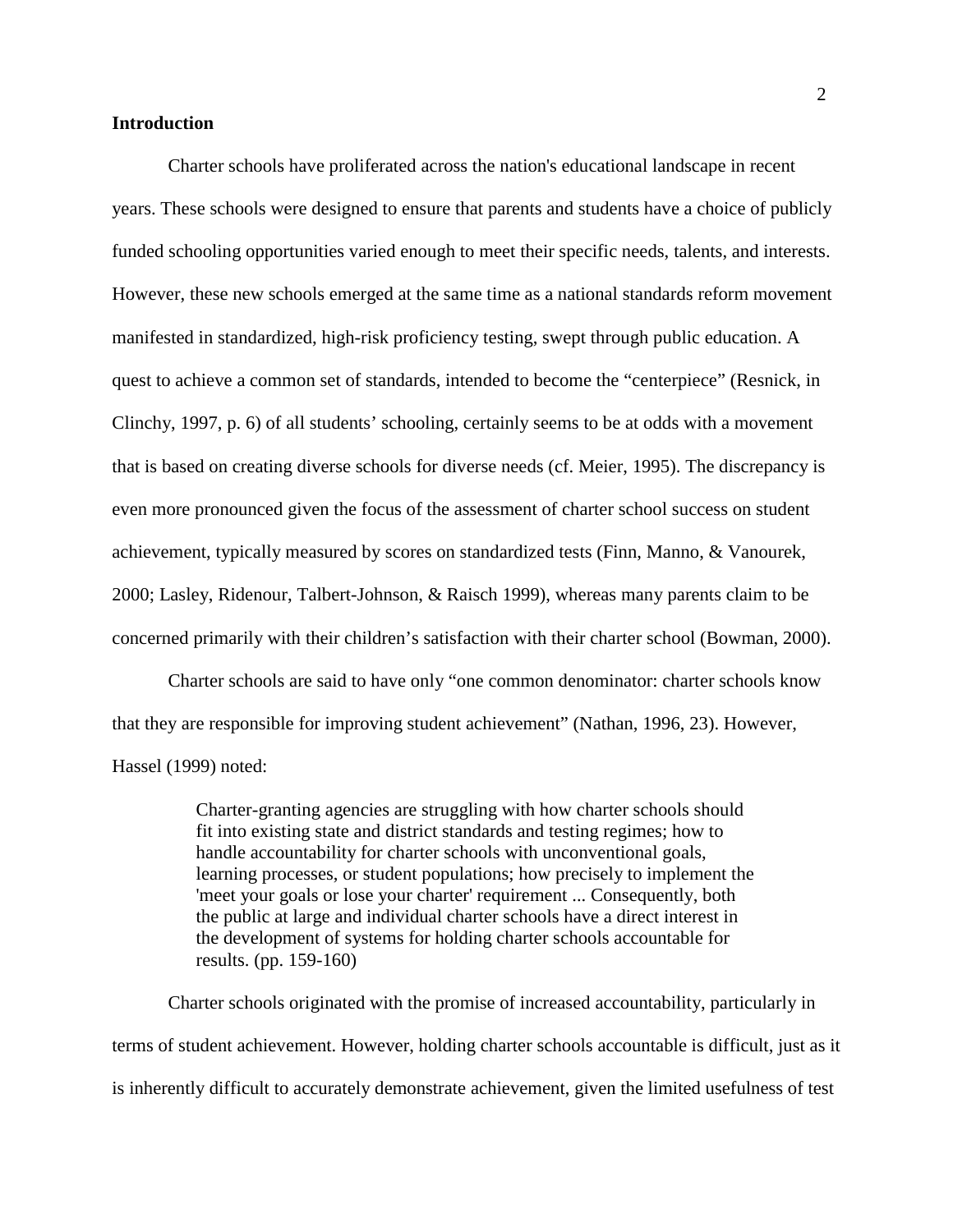data. It has been recognized as imperative that alternative measures of school success be developed, so that policy makers do not rely too heavily on standardized test scores that may be inappropriate indicators of success in the early years of a charter school's existence (Finn et al., 2000; Jackson, 2000). An over-reliance on standardized test scores may not be an appropriate way to measure charter school success, since these schools have been established to escape prescriptive systems and often serve predominantly at-risk students (cf. Wells, 1998; Vornberg, 1999).

What is lacking is a viable, yet flexible method and framework for assessing the success of charter schools in meeting this goal. Evans, Stallions, Damianos, and Orfely (1999) suggested that "a holistic/comprehensive charter school assessment" (p. 23) be conducted. They argued the need for an "informal, yet focused approach" (p. 23) to assessment that would be more authentic. The involvement and talent development theory developed by Astin as a way of assessing the quality of postsecondary education may serve as useful conceptual framework for assessing the success of charter schools and their students.

This study began by eliciting definitions of charter school "success" held by important stakeholder groups -- parents and teachers. Astin's (1993) theory of involvement and talent development in higher education was used as the conceptual framework for assessing the success of charter schools and their students. Comparing charter schools with post-secondary institutions is not a new approach. Finn et al. (2000) noted that charter schools, with their diversity of organizational structures and purposes, are comparable in many ways to the diversity found in higher education institutions. Furthermore, attention to the connections between student academic success and student involvement in school has recently surfaced for schools in general, not just charter schools (Lannert, 2000). This connection is based on research into what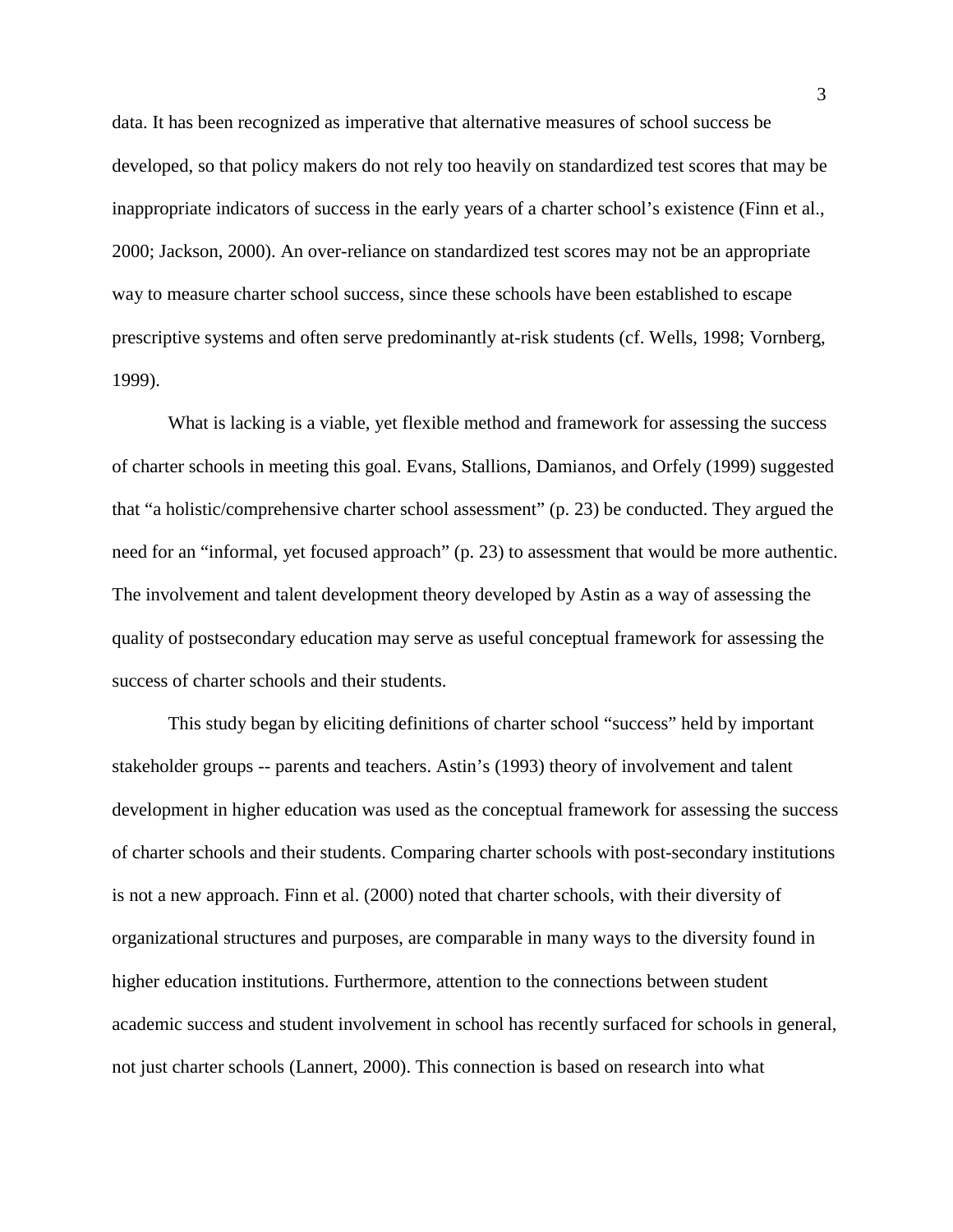individuals and groups view as significant in defining success. For instance, Klesse (1994) cited a survey of corporate recruiters who placed interpersonal and communication skills, problemsolving and technical ability, energy and judgment far above grades in ranking the skills they considered in hiring decisions (Lannert, 2000). Renzulli (1994) proposed schools for talent development as a plan for total school improvement.

As part of a study to investigate how success is defined in the charter school setting, we conducted focus group interviews with parent/guardians and teachers in four charter schools with varied missions and student populations in the county serving as the pilot site for charter schools in the state of Ohio. We asked parent/guardians and teachers to describe what it meant to be a successful student and a successful school. As reported below, these emic (insiders') definitions point to "success" as involving growth in both cognitive and affective student talents, and identify the involvement of different stakeholder groups as hallmarks of success.

#### **Assessment and Accountability Challenges in Charter Schools**

Studies have found that in general, charter schools need to develop better ways to set standards and track performance (Evans et al., 1999; Manno, Finn, Bierlein, & Vanourek, 1998). They need clearer guidelines of responsibility and accountability (Wells et al., 1998). Researchers have suggested many ways of assessing charter schools' success, including the receipt of public grants and private donations, the number of student applications, student "educational growth" (as measured by standardized testing), and student attendance (Evans et al., 1999). Astin (1993) used similar methods for assessing institutions of higher education and found that they told relatively little about the quality of the actual education students receive. It seems logical, therefore, to question the extent to which such measures indicate the quality of education that students receive in P-12 charter schools.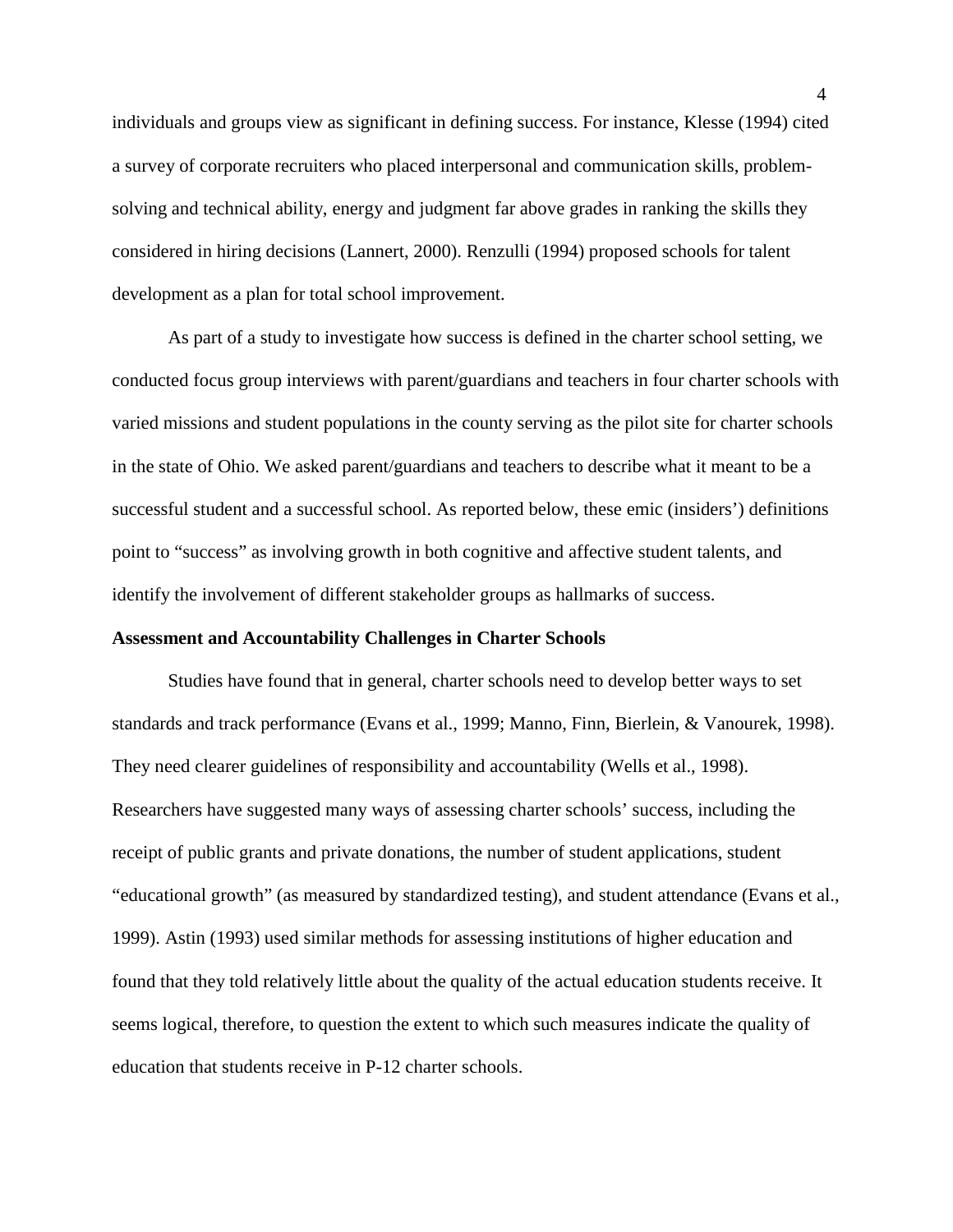### **Applying the Theory of Involvement and Talent Development to P-12 Education**

A wide body of research has documented that student involvement has a positive influence in developing a host of important cognitive and affective outcomes or "talents" among college students (Astin, 1993; Pascarella & Terenzini, 1991). Involvement in this context refers to "the quality and quantity of the physical and psychological energy that the student invests in the [school] experience" (Astin, 1984, 134), while talent development refers to "changes in the student from the beginning to the end of an educational program" (Astin, 1984, 61). In later research, Astin suggested that colleges should be involved in developing multiple talents of their students in both the cognitive and affective domains (Astin, 1993). He argues that student involvement is the behavioral manifestation of motivation, encompassing such aspects of motivation as student time on task and the quality of student effort. Working with data that now include more than 10 million college students collected over a 35-year span, Astin (1993) has studied the impact of the college experience on student development, and has shown positive correlations between involvement and talent development. He has been able to demonstrate that "the amount of student learning and personal development is directly proportional to the quality and quantity of student involvement" (Astin, 1984, p. 136). Based on these positive relationships, Astin argued that college policies and practices should be designed to maximize student involvement, which he defined as a fundamental measure of institutional "excellence." Astin (1993) also suggested that the involvement and talent development theory could be useful in studying the talent development process for college faculty. He argues that the more involved faculty members are with their institution, the more likely they are to develop their teaching, research, and service talents, thus enhancing the excellence of the institution.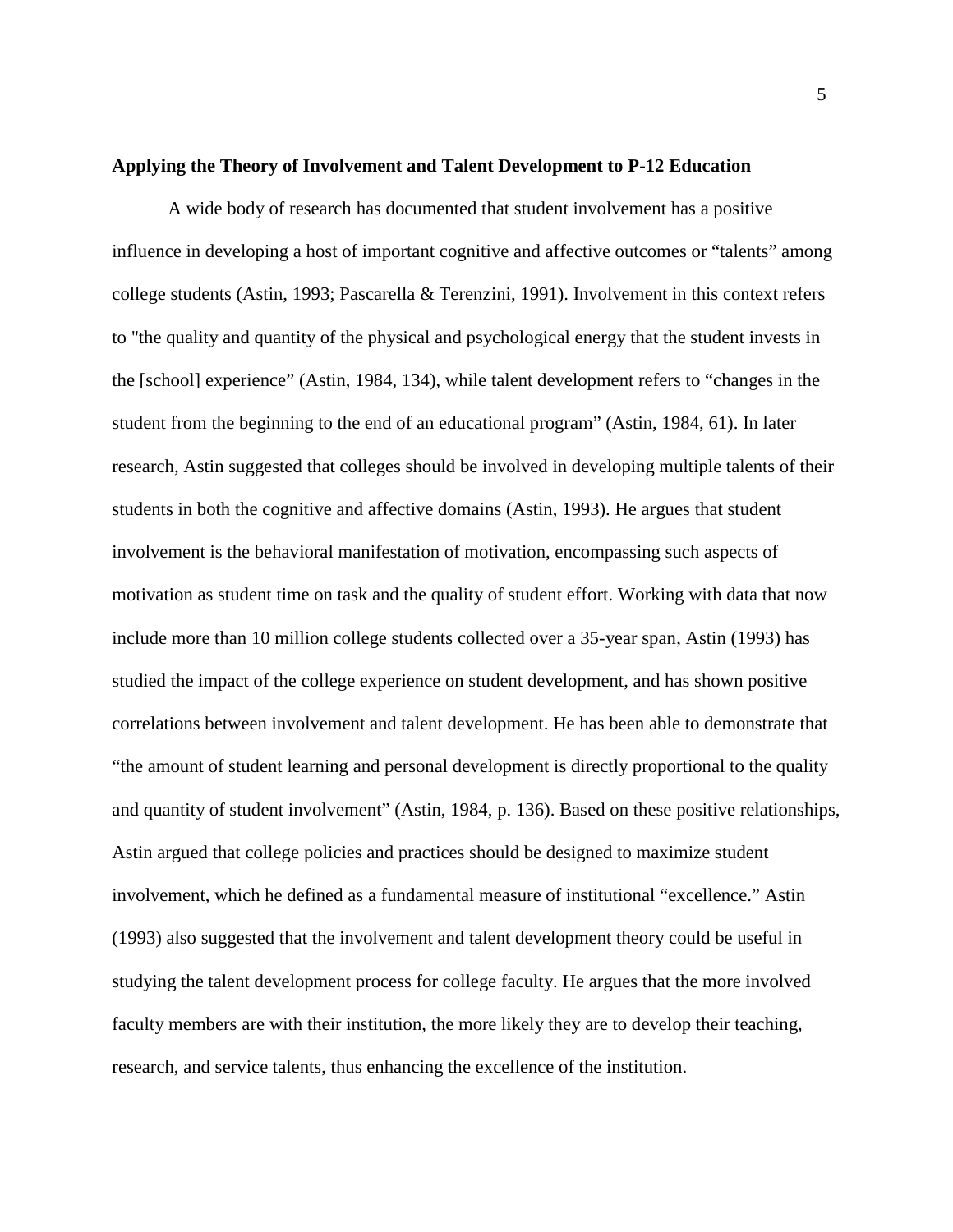This study tests empirically the utility of Astin's involvement and talent development theory to P-12 charter schools. Through focus group interviews with teachers, the study examined the nature of teacher involvement, and the importance teachers placed on involvement in measuring the success of charter schools and their students. The study also extended the involvement and talent development theory to parents, whose involvement is viewed as an important purpose of charter schools in many states' legislation. The concern for parental involvement in P-12 public education is not surprising, given that parents/guardians often take a greater role in their children's P-12 education than they do in their post-secondary education. Examining the quantity and quality of parental involvement, and the importance parents place on involvement in measuring the success of charter schools and their students seems highly appropriate.

### **Purpose & Research Questions**

The purpose of this research was to explore the utility of involvement and talent development theory in the assessment of charter schools and their students' success in an effort to devise an assessment that more authentically matches the views and values of primary stakeholders: teachers, and parent/guardians. The research sought to find answers to two different research questions:

1. How do parent/guardians and teachers define the success of charter schools and their students?

2. What is the nature of the involvement of students, teachers, and parents/guardians in charter schools?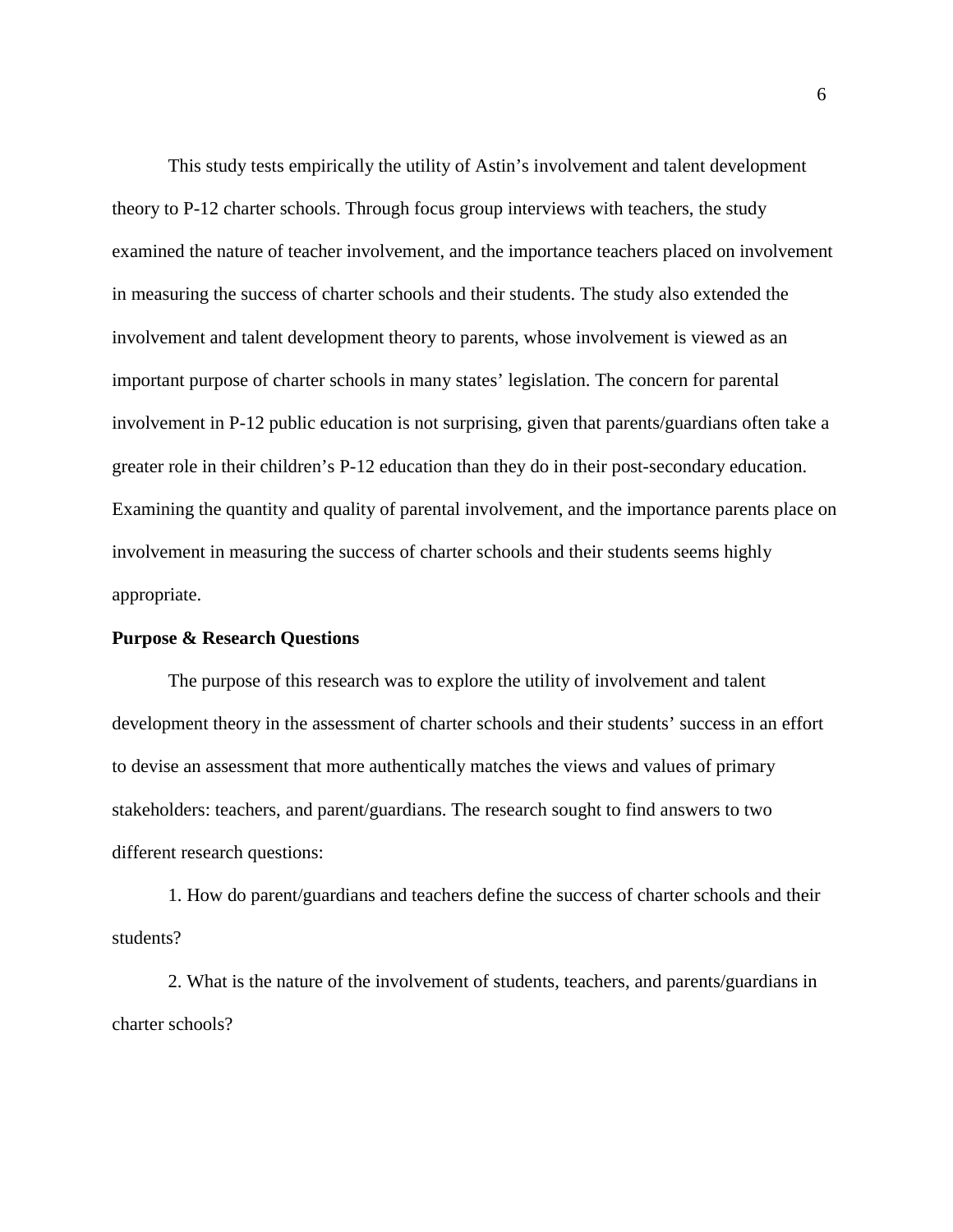### **Setting, Participants, and Methodology**

In 1997, the State Board of Education in Ohio was given the legal authority to grant charters to community schools (Ohio's term for charter schools) in the state. Ohio's charter school laws are relatively "strong" (Hassel, 1999, 18-19) in terms of creating favorable conditions for diverse types of schools to open under the auspices of a variety of public bodies. Lucas County was designated as the pilot site for community schools within the state, with chartering authority in the county granted to several local governmental authorities. Lucas County, therefore, seemed an appropriate location in which to conduct a pilot study aimed at identifying methods for assessing the success of these community schools and their students. For this pilot study, four community schools were selected to represent the diversity of types of schools chartered in the county. School A was a school for youth aged 11-14 with multiple handicaps, behavioral disorders and academic disabilities, based on therapeutic riding and providing a holistic approach to life-skill development. School B was an elementary school built on the philosophy "it takes a village to raise a child," and focusing on collaboration with community-based organizations and parents. School C was a K-12 school whose mission was to provide developmentally appropriate education to at-risk youth and services to their families. School D was a college-prep middle and high school providing in-depth training and opportunities in the performing arts. Letters were used to solicit the participation of teachers and parents/guardians in focus groups interviews and observations. Research was conducted in Spring 2000, at the end of the second year of operation for schools A, B and C, and the first year for school D.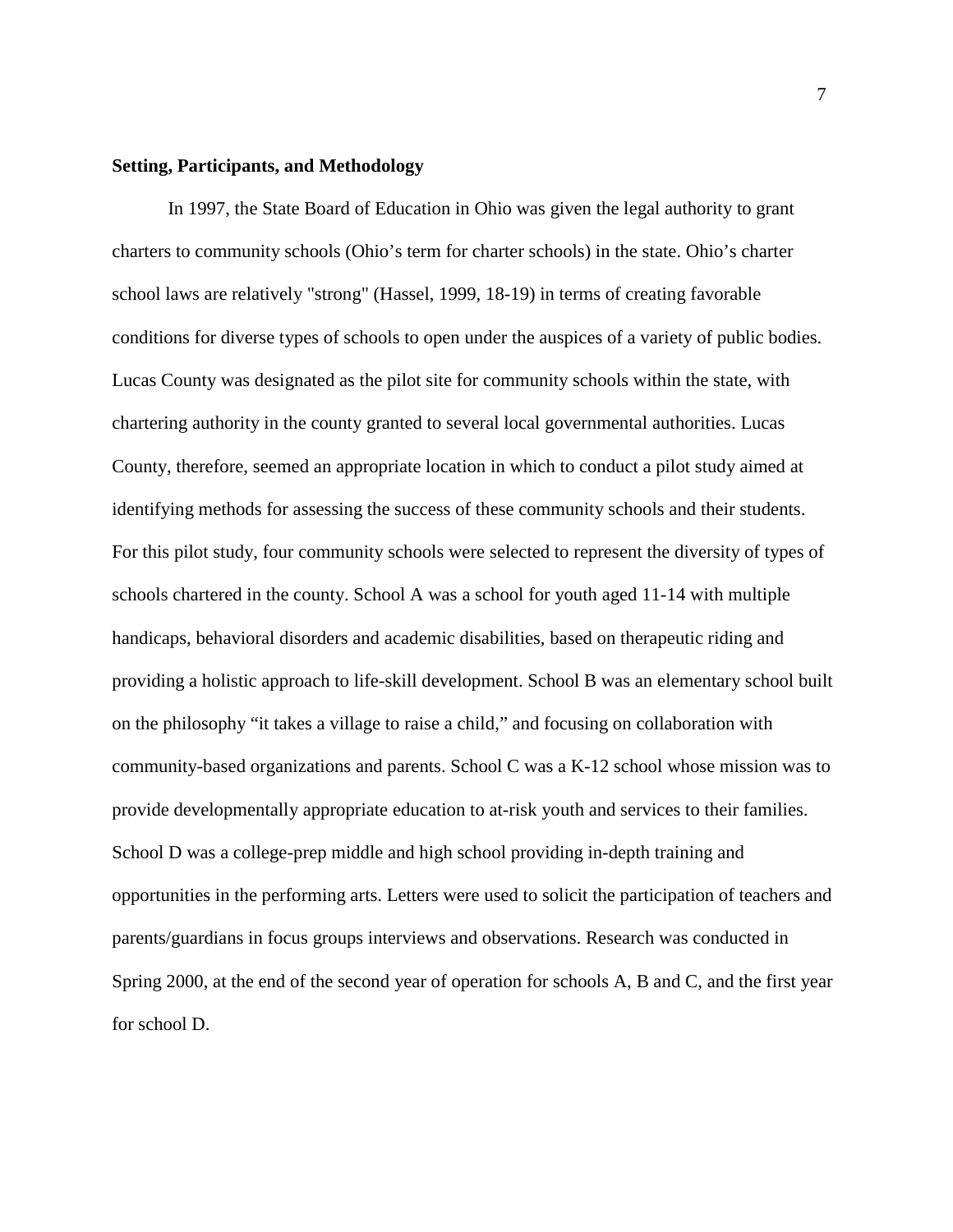Focus group interviews were conducted with parent/guardians and teachers in each school using open-ended questions about definitions of "successful students" and "successful schools," as well as about the nature of student, parent, and teacher involvement in the schools. These topics were intended to invite a wide range of discussions about different emic (insiders') definitions of success to be used in developing criteria for the assessment of the success of charter schools and their students. Focus group interview data were complemented by classroom observations, concentrating on the nature of student and teacher involvement.

Transcriptions of audio taped focus group interviews were repeatedly reviewed to identify emergent themes. The themes were then categorized according to emergent descriptions of successful students and schools, and according to *a priori* indicators of success conceptualized by Astin (1993) in his involvement and talent development theory. By looking at insiders' definitions of success of charter schools and their students, the researchers were able to avoid *forcing* the data to fit Astin's theoretical framework. The further thematic analysis of the data, however, allowed for the examination of the utility of Astin's (1993) involvement and talent development theory for defining successful charter schools and their students.

#### **Results**

The results of the pilot study are reported in the sections that follow, beginning with parent and teacher definitions of successful charter schools, followed by their definitions of successful students. In separate focus groups, parent/guardians and teachers in each of the four schools participating in the study were asked to describe (1) what they viewed as a successful school in general, and in particular their school's successes and shortcomings, (2) their reasons for choosing a charter school, and (3) their definitions of a successful student. Responses were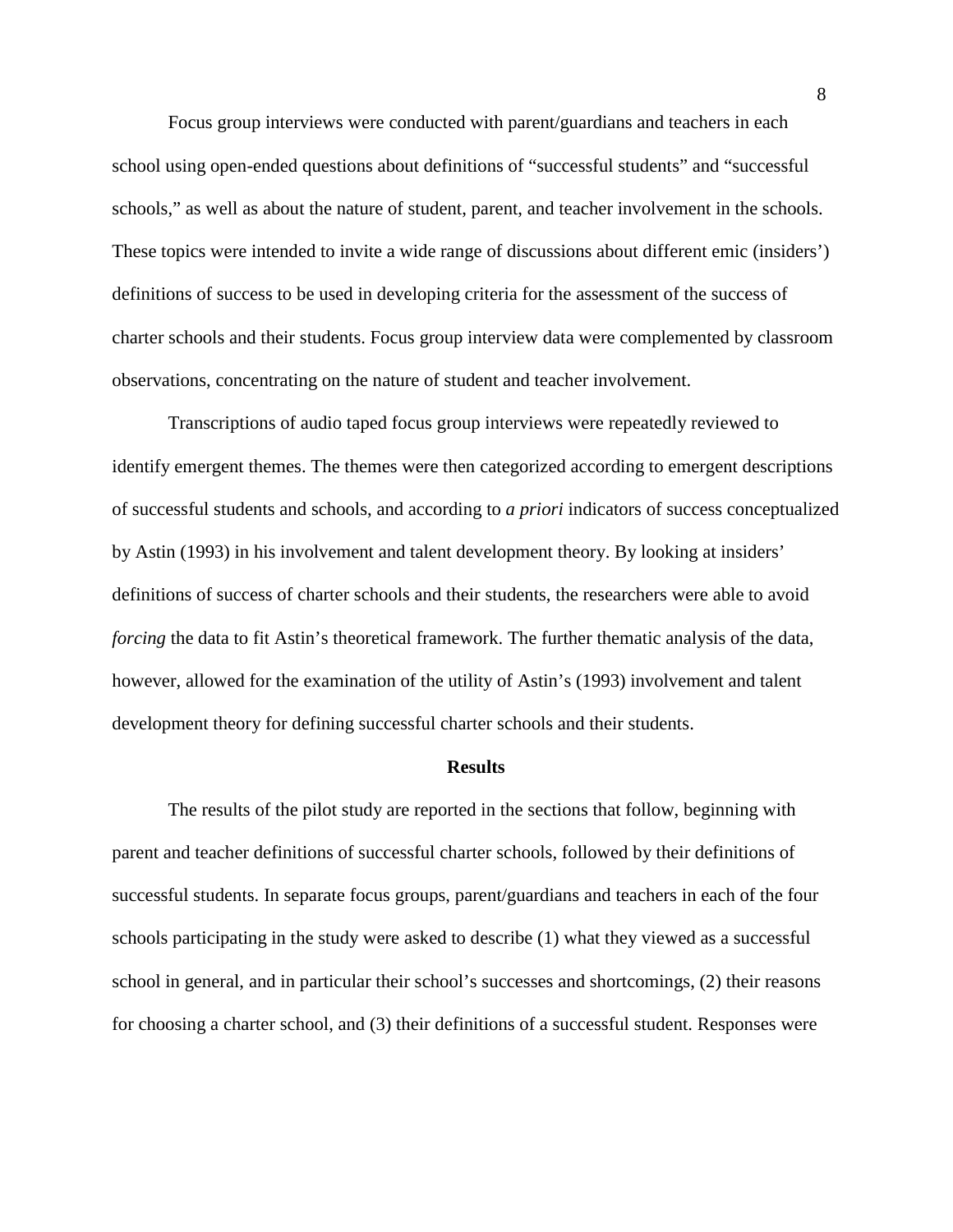reviewed to identify participants' definitions of what constitutes a successful school (see Table

1), and what attributes identify a successful student (see Table 2).

## Table 1

# Successful Schools

|                  | Definitions of Successful Schools                                                                                                                                                                                          |
|------------------|----------------------------------------------------------------------------------------------------------------------------------------------------------------------------------------------------------------------------|
| Parent/Guardians | • Environment of Acceptance<br>• Positive Student-Student Interaction<br>• Positive Student-Staff Interaction                                                                                                              |
|                  | • Mutually-Supportive Staff-Parent Interaction<br>• Increased Student-Parent/Family Interaction<br>• Environment Facilitating Ongoing Talent Development:<br>academic and co-curricular                                    |
| <b>Teachers</b>  | • Environment of Professional Respect, Freedom, and<br>Responsibility<br>• Facilitation of Students' Individualized Talent Development:<br>academic and co-curricular<br>• Personal Interaction between Staff and Students |
|                  | • Collegial Interaction Among Staff Members<br>• Parental Involvement & Education                                                                                                                                          |

### Table 2

### Successful Students

|                  | <b>Definitions of Successful Students</b>                     |
|------------------|---------------------------------------------------------------|
| Parent/Guardians | • Desire and Enthusiasm to Participate and Learn              |
|                  | • Growth in Self-Esteem                                       |
|                  | • Growth in Self-Efficacy $&$ Respect for Own Abilities       |
|                  | • Ability to Interact Respectfully with Others from Different |
|                  | <b>Backgrounds</b>                                            |
|                  | • Academic Achievement                                        |
|                  | • Creative Process & Transferability of Learned Skills        |
|                  | • Varies: Must be Defined for the Individual                  |
| <b>Teachers</b>  | • Desire and Enthusiasm to Participate and Learn              |
|                  | • Growth of Affective and Social Ability, including Altruism  |
|                  | • Growth in Taking Responsibility, Self-Motivation, and       |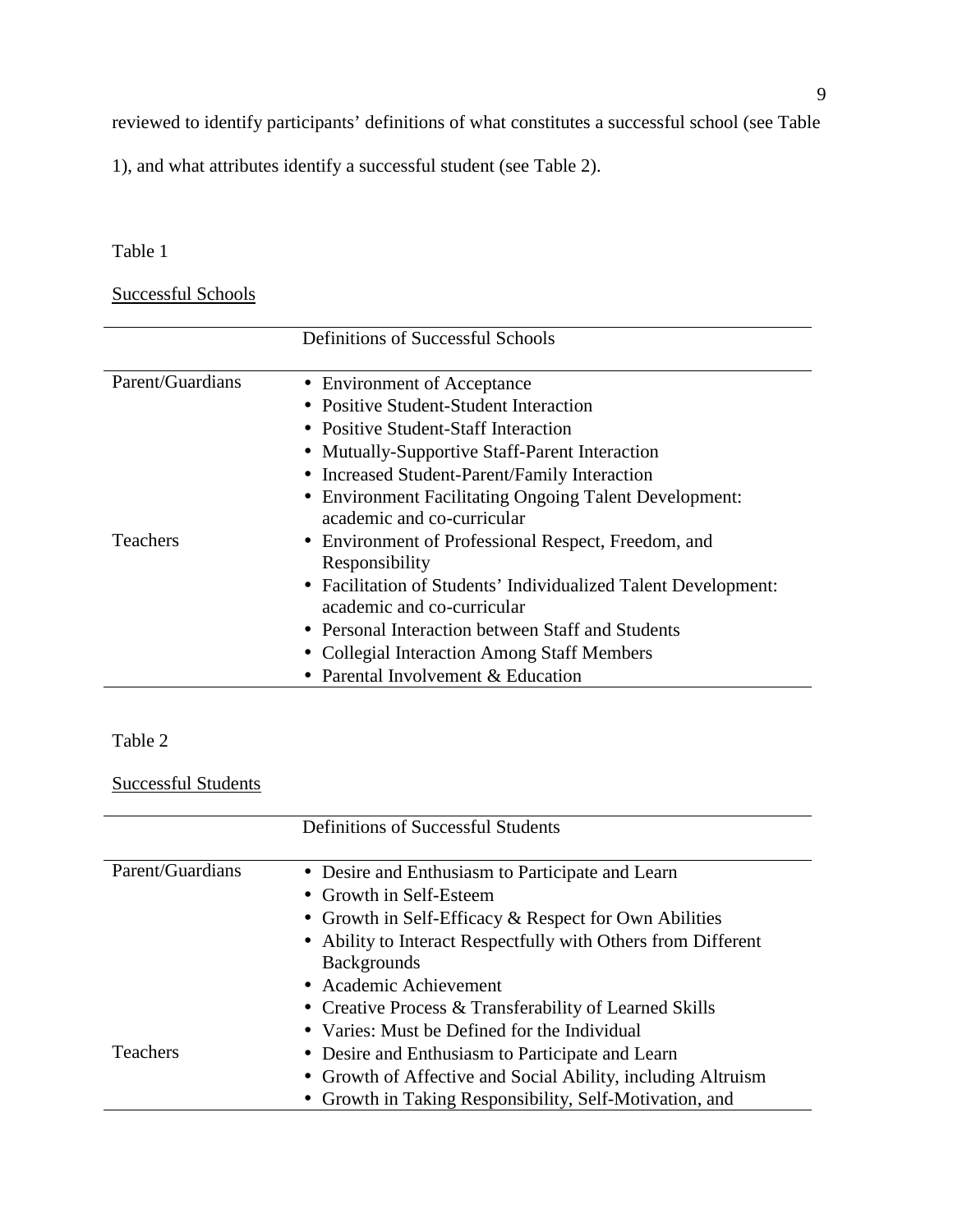Ownership of Work

- Growth in Academic Ability
- Transferability of Learned Skills
- Varies: Must be Defined for the Individual & by the Individual

### Parent/Guardians' Definitions of School Success

Parents reported that a successful school was one that created an *environment in which*

*students felt accepted*. A parent at School D defined a successful charter school as a school that

gave students a "place to feel good about themselves," where "nobody is a failure." Another

parent at School D said,

My daughter just didn't seem to fit in so well at the public school ... It was for social reasons [that she enrolled in the community school]. My daughter is not very outgoing and she had problems sometimes assimilating into new environments. I thought a smaller student body would help. And I like it here for her--[I] see positive change.

A parent from School A, who had a daughter with a "syndrome that puts her about a

standard deviation below the norm," observed:

More and more kids, because she was so different, below average, just started ignoring her, so she was not socially interacting. We find that here she is socially interacting and she is not being ignored. I guess what I'm saying is that the concept of mainstreaming didn't work for her.

This environment of acceptance is closely related to the quality of interactions

discussed in the following sections.

The importance of creating a school culture that expected and facilitated *positive student-*

*student interaction*, ranging from simple interaction to mutual emotional and academic support

was voiced by parents from all four schools. Parents often perceived this student-student

interaction as no accident, but as intentionally structured by the school. At School A, for

instance, parents reported that students who were not special needs or handicapped assist other

students, therefore "becom[ing] role models for the kids that have serious problems." A parent

from School D noted,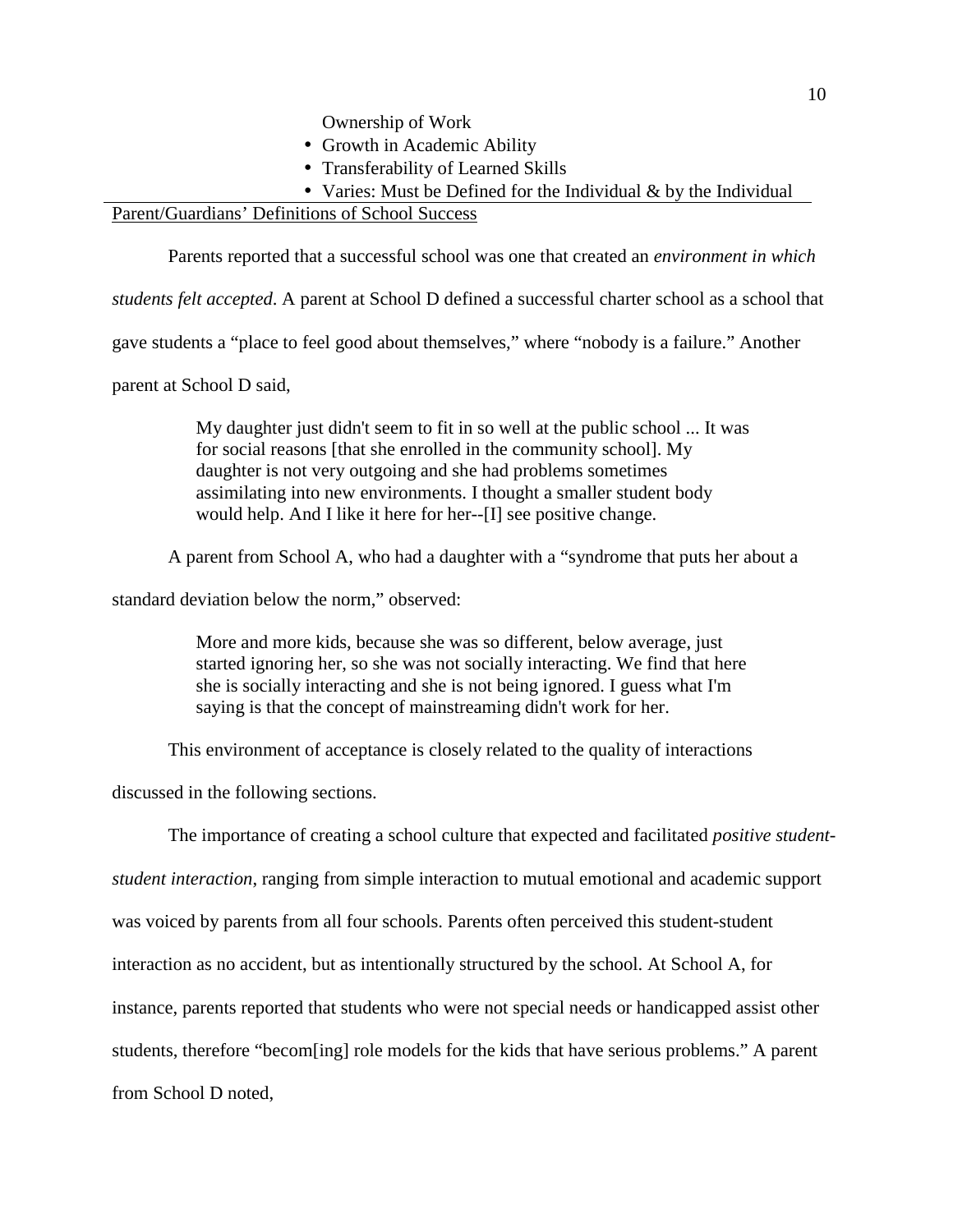One of the students was in a performance at the Ohio Theater. Our children *had* to go to that performance [as a school requirement].

In addition to the existence and sometimes requirement of student-student interaction,

parents also commented on the quality of the student-student interaction. A parent at School B

defined their charter school success by the encouragement her child received from peers. She

observed,

[In my daughter's former public school] they constantly have their guard up for someone to criticize them. Here, they are at all different levels but they all work together and they socialize, and that is a real big part.

Parents from all four schools noted that the students encouraged each other, not only by

refraining from criticism, but also by positively reinforcing each other. In three separate focus

groups, different parents from School D commented:

There's a camaraderie among the students that you don't normally see in a public school…. They are much more like a family…. I think it is because they share an interest—because they see themselves a little bit in each other.

They help each other

They have this camaraderie at this school.

They look out for each other.

Parents commented on the cognitive/academic aspect of student-student interaction as

well as the social/affective aspect of it. A parent from School D described:

[One of my daughters] has helped a lot of the students in math, and [my other daughter] in tap. So they are concerned about the success of the other students because they don't want to see the other students leave [due to failure].

Another parent from School D articulated that peer support helped students to find not

only their strengths, but also their limitations, and encouraged them to challenge the limitations.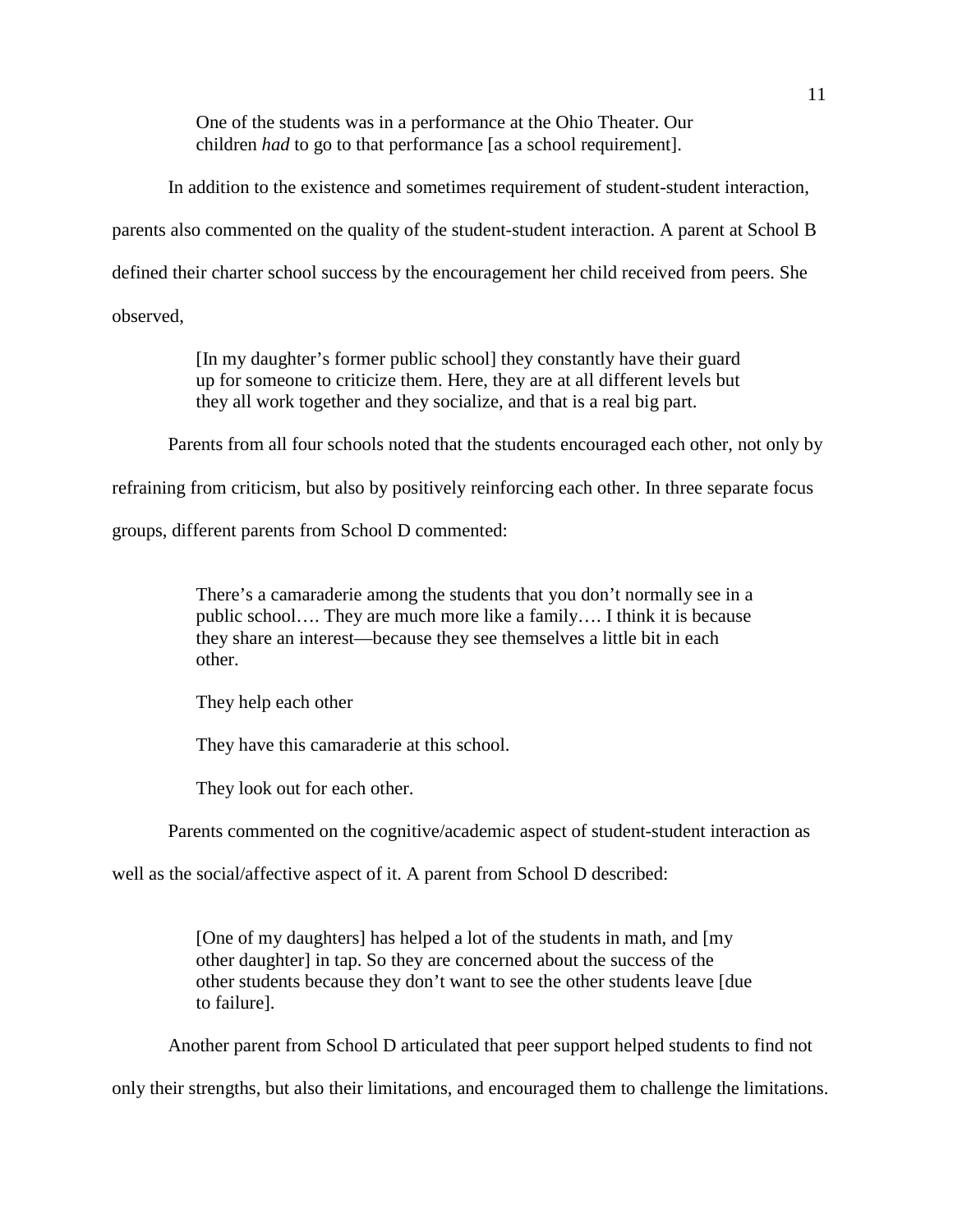Overall, student-student interaction and support were portrayed as part of the school culture, supported by positive interactions between students and staff. As a parent from School D noted:

> I think there's a lot of support and encouragement that you probably wouldn't see in a different environment—from the peers, and from the teachers. It's really nice.

Parents similarly described *positive staff-student interaction*--the close relationships between staff and students, and encouragement of their children by staff, as indicators of school success. Smaller school and class sizes, and lower teacher-student ratios facilitated this. One School D parent said, "The teachers know your child by name without a problem because there are only 98 kids total in the school," while a School B parent commented on the "trust relationship" between her student and teacher, growing from the teacher's consistent "caring for" the students. One parent from School A said,

> The communication that is here has been a really good factor in my child's success. I like the fact that the teachers have a phone in their rooms, so they don't have to leave.

A School B parent stated that when children have problems, teachers are there to help the

children and make a "safe environment" for them.

Similarly, in the largest category of responses, parents from all four schools indicated

appreciation of *mutually supportive staff-parent interaction*. Parents noted that successful

schools involved the whole family in the educational process. A parent at School B said,

When I first came here, I found out that this was like a village, and I like that because it does take a village to raise a child. It takes people. It is more like family [here].

Other parents at School B concurred in "[liking] the principle about how it takes a whole community to raise a child."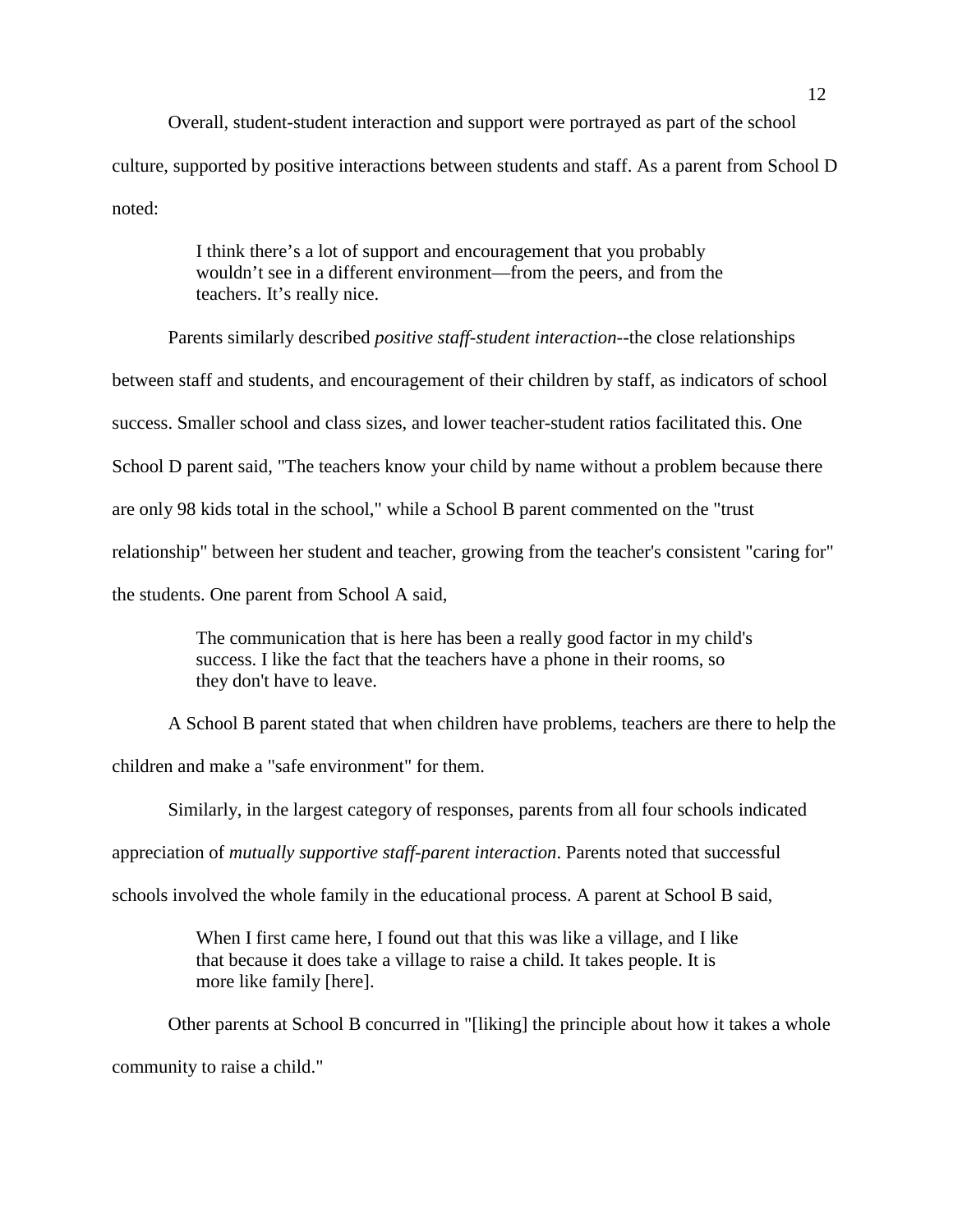Parents particularly liked having direct access to communicating with teachers in a variety of ways. For example, teachers were accessible to "sit down and talk [with parents] about the problems" students had, and teachers were expected by the school to call parents at home if their students had any problems at school. School A parents received a school letter informing them of events and schedule changes, and both School B and School A parents and teachers wrote back and forth daily in notebooks. One said:

> That was a real hard thing for my son to accept because he thought he could come home and tell me his teacher said this or ... was mean, and I would get all upset. And [he thought] he could come to school and say, "Well, I don't know what happened to my homework. I think my mom got mad and ripped it up.... He has to be accountable for what he says, so communication has helped tremendously.

A School A parent said her child's teacher was very supportive when she asked the

teacher to do some extra work for her child; a School C parent reported,

We can come in or call and say, 'This is not working right; I've got to come in and see you.... That an important thing where you can just negotiate with them, how we're going to teach the kids.

Similarly, a School D parent reported,

I walked in yesterday and asked [my daughter] where her social studies teacher was, and she pointed to him. And I went and said, "Hi. I need to talk to you." And he said, "Okay." We went ahead and talked. Figured out what was going on. And it is just that simple. And that is the good part because it is simplistic: you don't have to set an appointment or get all worked up about things.

Overall, parents reported appreciating the simple fact that school staff initiated and

proactively welcomed communication. A School A parent said,

The invitation for that communication meant a lot to me. You didn't feel like you were bothering the teacher or burdening them with questions.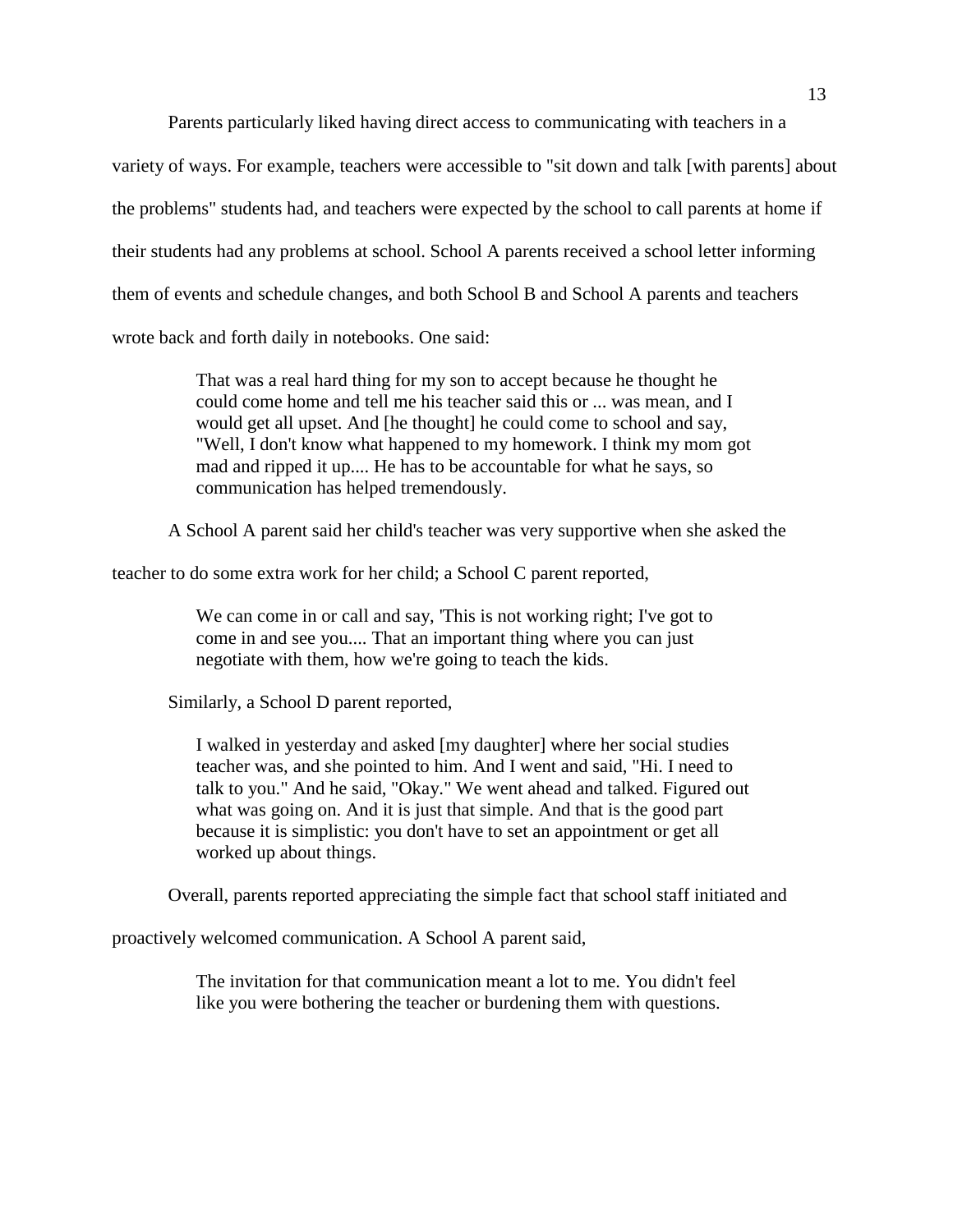A School D parent similarly noted the importance of knowing the teachers much more on

a personal basis, while a School B parent reported "[feeling] good about the school [in that]

parents are really welcomed to get involved." Another School B parent expanded,

I am more involved in what [my son] is doing and his schoolwork. I get to interact with his teachers a lot more ... Being a single parent, [I like] the fact that there are so many nurturing people here for him. Instead of having one teacher, he has several teachers who can be part of his life, [and who are] concerned about his development.

Perhaps a more unexpected characteristic of successful schools defined by parents

emerged as *increased student-parent/family interaction*. For instance, a parent from School A

reported:

One day last week ... I had left the house for about 45 minutes and when I came home I had three messages on my recorder: two from my son ... because he was so excited because just in the morning he had done 15 papers and that was the most he had ever done in his life.... He tried and tried and couldn't get a hold of me, so he finally called my husband on his cell phone at work just so he could tell him--that's how excited he was.

Though this was not a large category of responses, it may warrant further investigation.

Finally, parents said that a successful school provides an *environment that facilitates ongoing talent development*, in both academic and co-curricular realms. This was a particularly common response from parents in Schools C and A that focus on helping students "at-risk" or with special needs as part of their mission. When asked why they chose the school, many parents at these two schools referred to the inability of the regular public schools to facilitate their children's growth and development. For example, parents at School C spoke of their children not "getting the help [they] needed" for improving weak academic skills at the traditional public school, while parents at School A talked about traditional public schools "trying to push [them] along." A parent at School A noted that she believed that in traditional public schools, her son was mainstreamed into classes where he was set up for failure: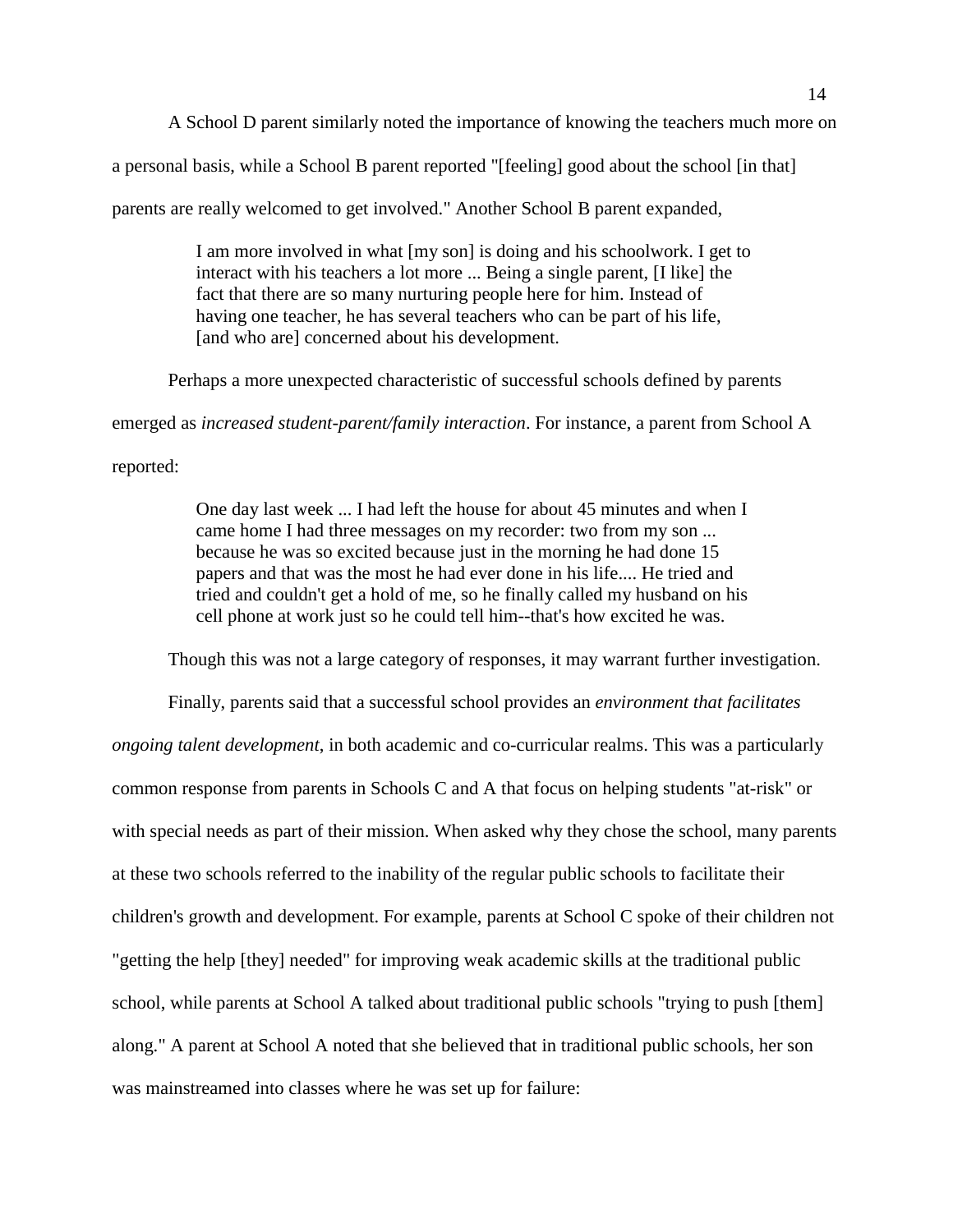If he is constantly failing, of course he is going to act out ... I was disappointed in the system that wanted to fail a child or give a child permission to fail before he even made any attempt [to succeed] ... It was getting to the point where we really felt we weren't going to be able to reach him. And I told the teachers over and over, "If you can't reach my child, you certainly can't teach him."

Similarly, parents at School C commented about their charter school's teachers being "much more willing to work with [their SBH son] than the other school system was." Parents at Schools B and C commented on the value of looping (teachers' staying with the same students for more than one year) and going to school over the summer as facilitating, in a School B parent's words, education as "an ongoing process.... With the year round, it stays fresh--I mean, the learning process never stops. It is just an ongoing cycle." Thus parents seemed to be viewing academic progress as more a matter of continual improvement and growth, than as a matter of performing well on discrete tests (which were not mentioned by any parents as indicators of success).

Parents also described successful schools as facilitating their students' pursuance of what

were usually extracurricular activities as part of the regular curriculum, (i.e., as co-curricular)

(Klesse, 1994), thus extending the possibility for talent development. A parent at School D said:

I remember saying [to my daughter], "You have dance lessons, you have theater lessons, and you are taking voice lessons. This school has it all during a normal day. It is perfect." ... It was a matter of finding a place where [my daughter] could get everything at once.

Another parent at this school said:

My daughter has been involved in modeling and always wanted to be a model or actress. If she wants to be an actress, she needs singing and dancing and she needs theater. And looking realistically at the cost of doing all those after school, there just weren't enough hours in the day to get all these extra things done. So we thought if she came here she would get the instruction in the music and dance and theater.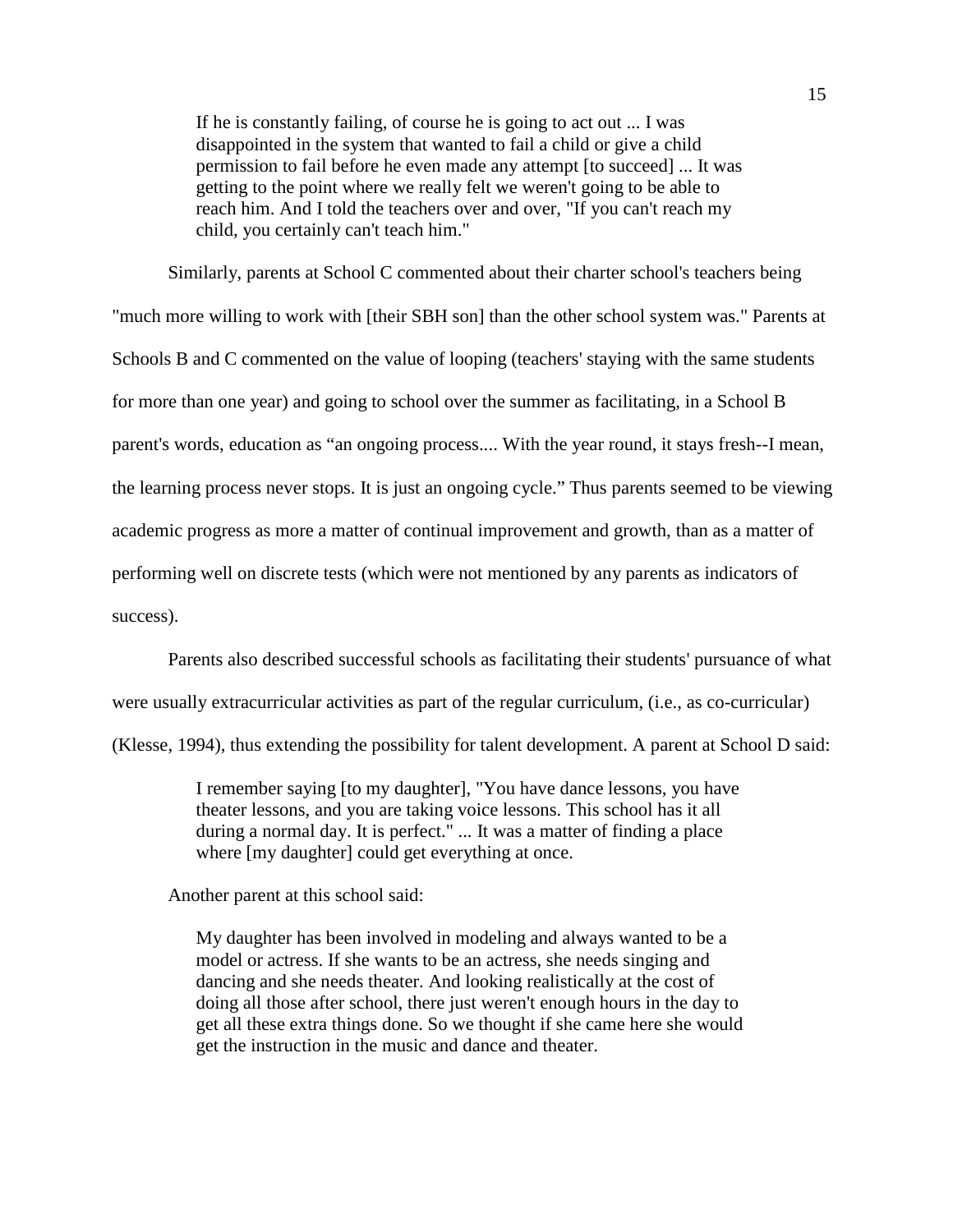Thus, in parents' perceptions, a successful school bridged affective and cognitive development of their children by providing "a nurturing environment ... where kids were able to grow to their fullest [potential]."

### Teachers' Definitions of School Success

Thematic analysis of teachers' perceptions of school success showed that teachers described "successful schools" as including four major characteristics: the freedom to develop and take responsibility for their own initiatives, interactions with children, help from other staff, and parental involvement.

With regard to *professional freedom* as a hallmark of a successful school, teachers valued both the freedom to develop techniques and the freedom to take responsibility for both their successes and their setbacks. A teacher from School A said,

> We are not told, "You have to use this book and get through the whole thing. If you don't the kids fail, you fail, end of story."

Similarly, a teacher at School C observed, "It's the freedom I like here, to teach how I

want to." Teachers similarly saw value in a school's letting individual teachers take responsibility

for the outcomes of their own initiatives. A School B teacher said,

There are so many things that I want to do and there are so many things that I want to accomplish. I have all these aspirations, and then you say, "Okay, there is no where to pass the buck." So now you have to get down in the trenches and work to accomplish this, but I know that the outcome will be, if not the result that I want, ... much closer than I would have been able to achieve anywhere.

Professional freedom relates to the second and third themes of successful schools:

teachers' ability to address individual students' academic needs, and their ability to demonstrate

their care and affection toward their students.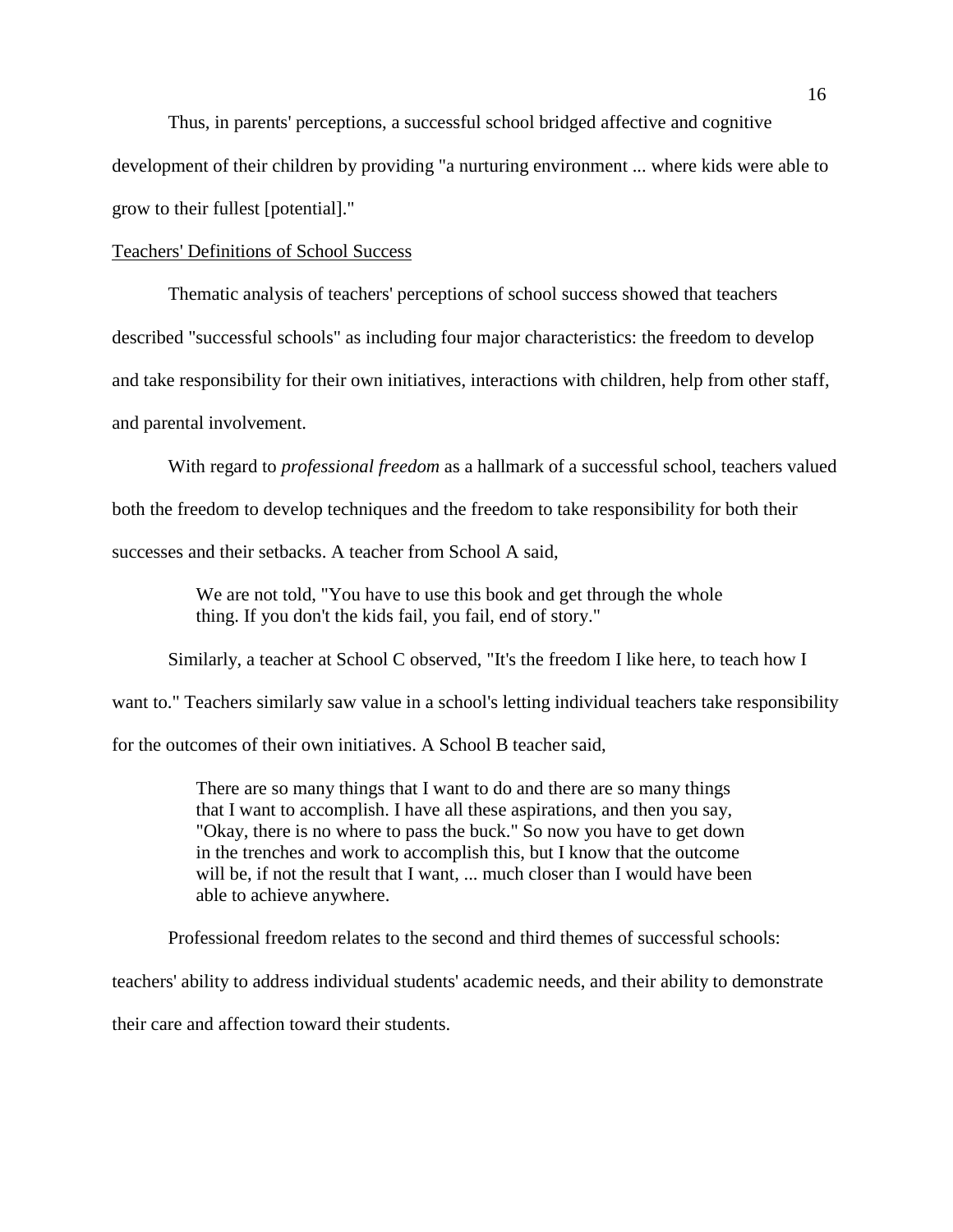Teachers related their professional freedom to a second hallmark of a successful school,

their *facilitation of students' individualized talent development*. The above-quoted teacher from

School A continued,

Success is measured by being able to find whatever methods we need to use to meet this group of kids at this particular point in time.... Our [larger] school systems can't afford that creativity, but for us it is very beneficial.

A teacher at School C said:

I think the biggest success is that we teach kids at their own pace ... That way the kids that need the help get the help, and the kids that want to be independent and want to work faster, can work faster. And that to me is success because they have the freedom to do that.

A teacher at School B described their school success as the following:

[Our director] has this philosophy: We love all children. And if you choose that philosophy, then it becomes your responsibility to accept the fact that each child is different and try to figure out how to reach that child.

And a teacher at School A discussed this theme as well:

I came here with the hopes that the charter school provides the opportunity to explore new techniques and new methods of reaching these children that have often been rejected from the mainstream environment. Parents are fed up because they realize that their kids haven't been reached because the schools aren't providing the services. It provides us an opportunity, [for example,] to use the animal therapy this facility offers.

Parallel to students' involvement in individualized, academically challenging tasks,

*affective interaction between staff and students* was cited as key to a successful school. A teacher

at School C said,

I can tell my students, "I love you" or give them a hug and not worry that I am going to be in trouble.

Another School C teacher described the importance of expressing care for the children in

the following words: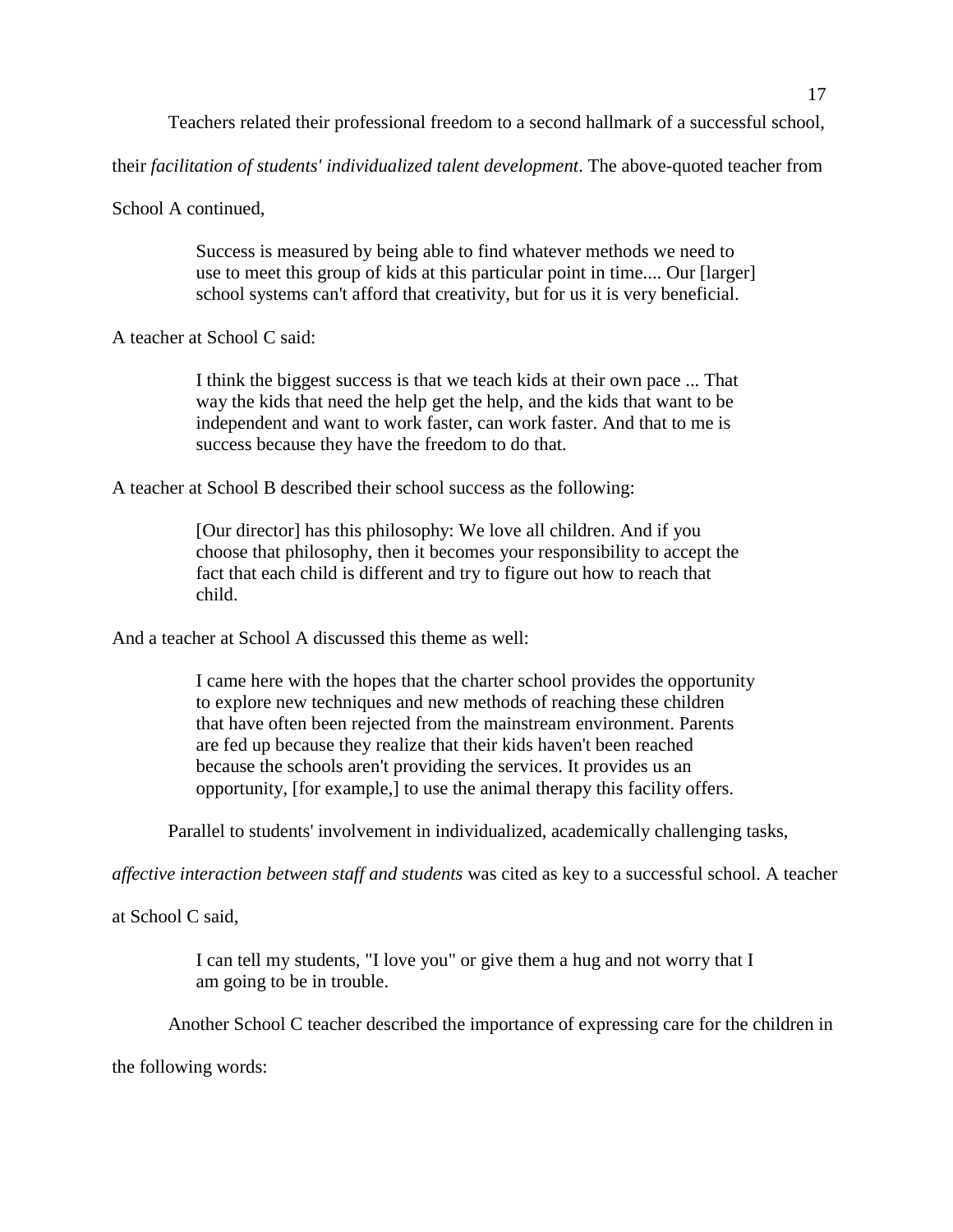To be able to show [my students] that I care about them and to have them come out and to know how to care about someone or love someone ... It's always the greatest pleasure for me to have my students [say], "I love you."

Some teachers at all four schools said they had developed trust and emotional connection with

their students. A School D teacher said,

[The students] say things to us that I would certainly have never shared with the teacher--I mean, personal information. They talk to us like they talk to their friends.

Teachers also described *collegial interaction among staff members* as part of a successful

school. Teachers viewed having other staff to work with as another important factor of school

success. A teacher at School C said:

I am not making as much money here, but everything else is just so much better. I have administrators walk in my classroom throughout the day. You would never see that at [the traditional public school I worked]. You were in there all by yourself, all day long ... I have an assistant in my classroom ... The support is wonderful, and the camaraderie of the staff.

Another noted that "the staff is pretty much friendly here, and that helps out a whole lot

when we are dealing with such big problems" among the students.

Other teachers implied that consistency across classrooms emerged, or at least had the

potential to emerge, from teachers' meeting to share ideas. A School B teacher described the key

to the school's success as communication:

We all teach like 145 kids. The point is we all talk to each other at our once-a-week meetings where we get together to discuss any problems that we are having with any system, or just problems, or just what we are feeling, and then we can work that out. In another school you probably wouldn't do that.

Finally, teachers identified a *high level of parental involvement* as another important

factor in assessing the school's success. According to teachers, successful schools were the ones

with high parental involvement. A teacher at School C said: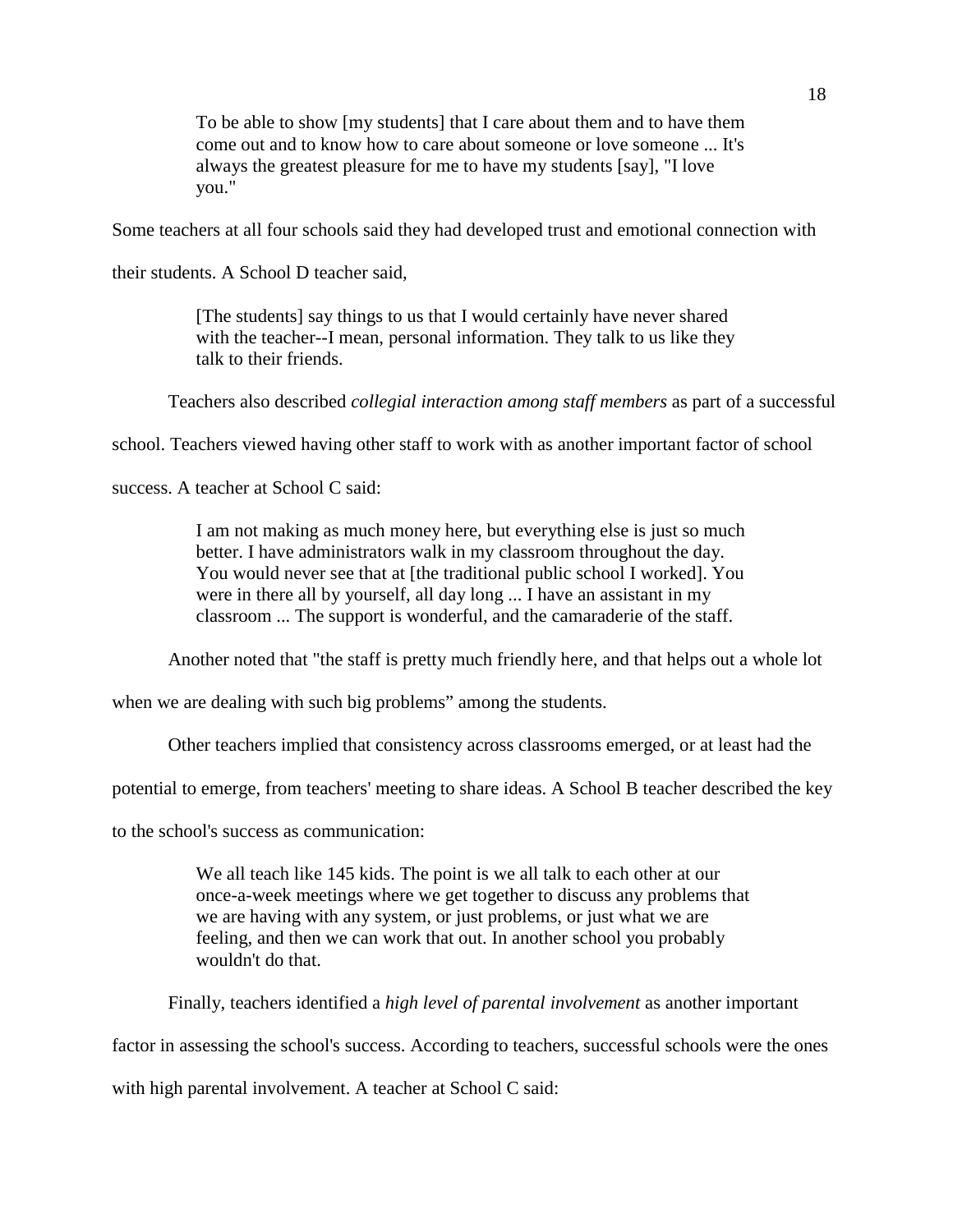Success [is] when you have parent involvement. For those kids whose parents are involved, and come to see how their kids are doing, you see the most out of them.

### Parent/Guardians' Definitions of Student Success

From parent/guardians' perspectives, student success involves students' social and personal (affective) as well as cognitive growth. Parents mentioned desire to participate, selfesteem and self-efficacy, altruism toward and respect for others, academic achievement, and ability to transfer learned skills to different contexts as indicators of a student's success. They also, however, emphasized that an individual's success is a highly individualistic matter, and must be considered as a matter of unique growth.

Parents defined their students' success as beginning with *a desire and enthusiasm to*

*participate and learn*. A parent from School A reported:

A lot of parents have told me that for the first time, their kids want to come to school. These were kids who were really turned off, didn't like school too much, were thrown out of school for behavior, and for the first time the kids really want to be here.

Another common indicator of student success was high and increasing level of self-

efficacy and respect for own abilities. A parent from School D said that a successful student is

someone that can kind of figure out their strengths and limitations, and then can work on those limitations.... I can just say I've seen my daughter grow here.... She was extremely shy....

From parents' perspectives, student success also involves students' growth in developing

a *high and increasing level of self-esteem*. A parent at School D said:

Self-esteem in general is very good for success. You can be a D student and still be successful.

Another parent at School D agreed: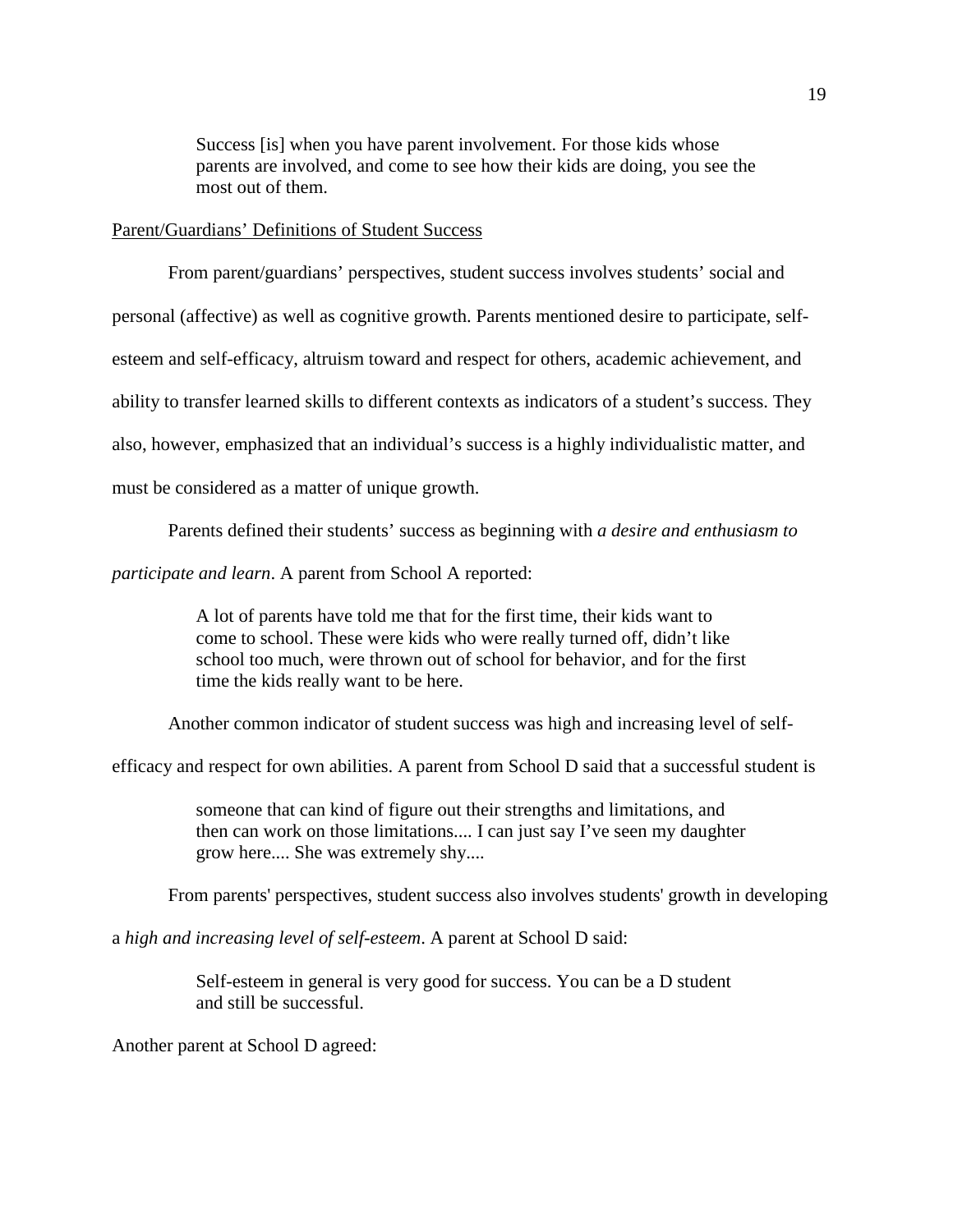Being able to stand in front of a group--and sometimes a very large group- -... has been beneficial for [my daughter]. I think if you can get students over that point, ... they have more self-confidence, self-esteem. They're never going to have people push them around, you know. They're going to stand up for themselves, they're going to speak out, voice an opinion, etc.

Closely related was the attribute of *high and increasing level of self-efficacy*, sometimes

described as the student's coming to have respect for her or his own abilities. A parent from

School D said that a successful student is

someone that can kind of figure out their strengths and limitations, and then can work on those limitations....

A few parents also identified a fairly sophisticated social growth specifically the *ability to*

*interact respectfully with others from different backgrounds*, as characteristic of a successful

student. A parent from School B added to the list:

Probably also etiquette and manners. I really believe that children...get to understand the power in having manners and etiquette that are dooropeners to your success.... You have to know how to approach different people with different cultures and you must start at...home,...but if you can't get it at home, the school should.... How you talk to each other and how you approach your elders.... Society is not going to have tolerance for stupidity.

Though this theme was not widely discussed, it shows parents' valuation of a social skill

not conventionally cited as key to student success.

Parents linked affective outcomes such as growth in social skills and self-esteem with

*academic achievement*, which for some was the key indicator of success. A parent at School D

said:

Probably first and foremost are their grades. They have to be able to cope with the curriculum...and assimilate socially. That's a big thing with the kids, because if they don't assimilate socially, then they're not going to be successful academically. That puts a big strain on children academically, if they feel like an outsider.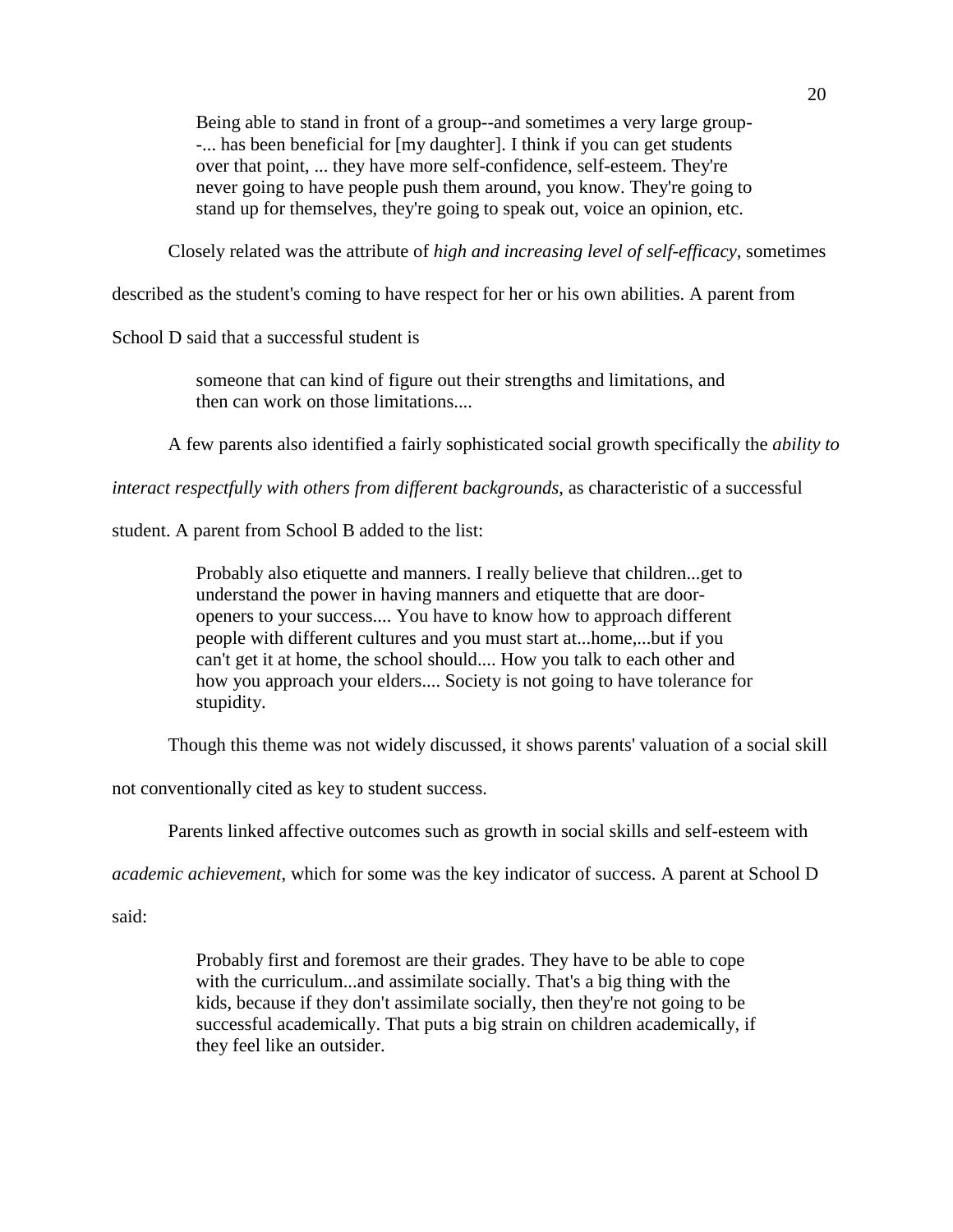A parent from School C similarly saw success as academic achievement, but emphasized that achievement occurs at an individual rate:

> It may take them a longer time, but they are going to make it through school..... So I think success is that you do graduate and you do go to college. Even with my kids having the problems they do, I still want them to get As and Bs.

Extending the measure of academic achievement, parents also pointed to *"creative process" and the transferability of learned skills* as indicators of a successful student. That is, students were not just achieving grades in school, but were re-creating and practicing what they had learned outside of school. At School C, this manifested itself in students' playing school. At School A, a parent described her student dancing what she had learned at school with non-school peers--both teaching them the moves and techniques, and expanding with them into different moves. Though this was not a large category, it raises an interesting dimension of what constitutes success.

Finally, when asked to define "successful students," parents emphasized that the *definition varies: it must be defined for the individual student and in part by the individual student and parent*. A School C parent, whose son was at the school in the hopes that they would work well with his bipolar disorder, said:

> *Originally*, if you had asked me that two years ago, I would have said, "A successful student does well in school, has a lot of friends, gets good grades, takes the ... college prep classes, and graduates and then goes off to college to get a good job." *Now* ... the definition of success for my son is just to get through school.... Actually, I hope he gets through each day...and if he gets through the year, I am happy. So to him...to me, that's success for him now.

### Teachers' Definitions of Student Success

In defining successful students, teachers similarly linked affective and cognitive growth, citing students' enjoyment of and enthusiasm for school, their success in specific ways (such as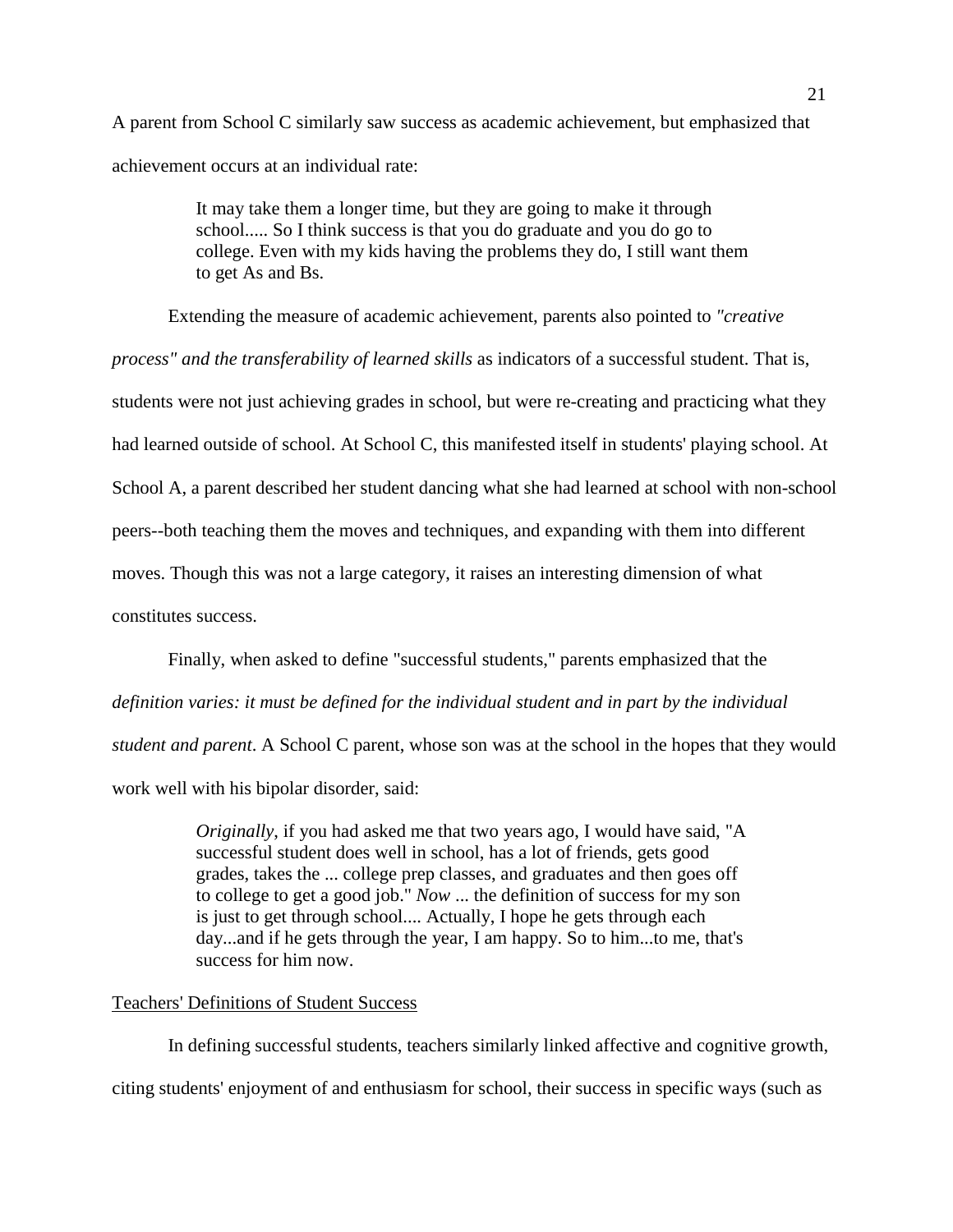being taken off the "at risk" list), and specific learning outcomes. The first and most commonly

named component of being a successful student was widely cited as possessing a *desire and*

*enthusiasm to participate and learn*. A teacher at School C, describing senior level students, put

it simply:

My biggest success is seeing students that actually want to come to school, because I know quite a few that just never really wanted to. And then also students that ... show up every day, actually taking the homework home or taking other work home and saying, "Give me another packet so that I can get this done."

Another teacher at School C described:

Success is when the parents were telling me how much their children enjoyed school. The parents are saying [that the students] are enthusiastic about it, they are talking about things from school outside of school ... Kids that can't wait to come back from their break, kids that are playing school at home, writing at home, and doing that type of thing.

A School B teacher described this development, describing

...students who start off the quarter [saying,] "Oh, we can't do it that way," and now it's, "Can I have another book report form?" "Can I take one home?" ... "Are we going to do that today?" The enthusiasm that is there for learning and for being in the classroom. It is starting to be less of a chore for them. It is more of a pleasant experience.... That is going to be with them for a really long time.

Teachers identified *growth of affective and social ability, including altruism*, as

characteristic of successful students. A teacher from School A pointed out that

here a lot of the students have been improving a lot with their social and emotional and behavioral situations to the point where they will be able to handle high schools or whatever in a more responsible manner.

Another teacher from School A was more specific:

The child who could sit for about 20 seconds at the start of the year, he sits through most of the day now. His success was in steps. So it was successful when he could sit at his desk for ten minutes, then an hour, or a couple of hours. And now it is most of the day, most of the week. So that is success.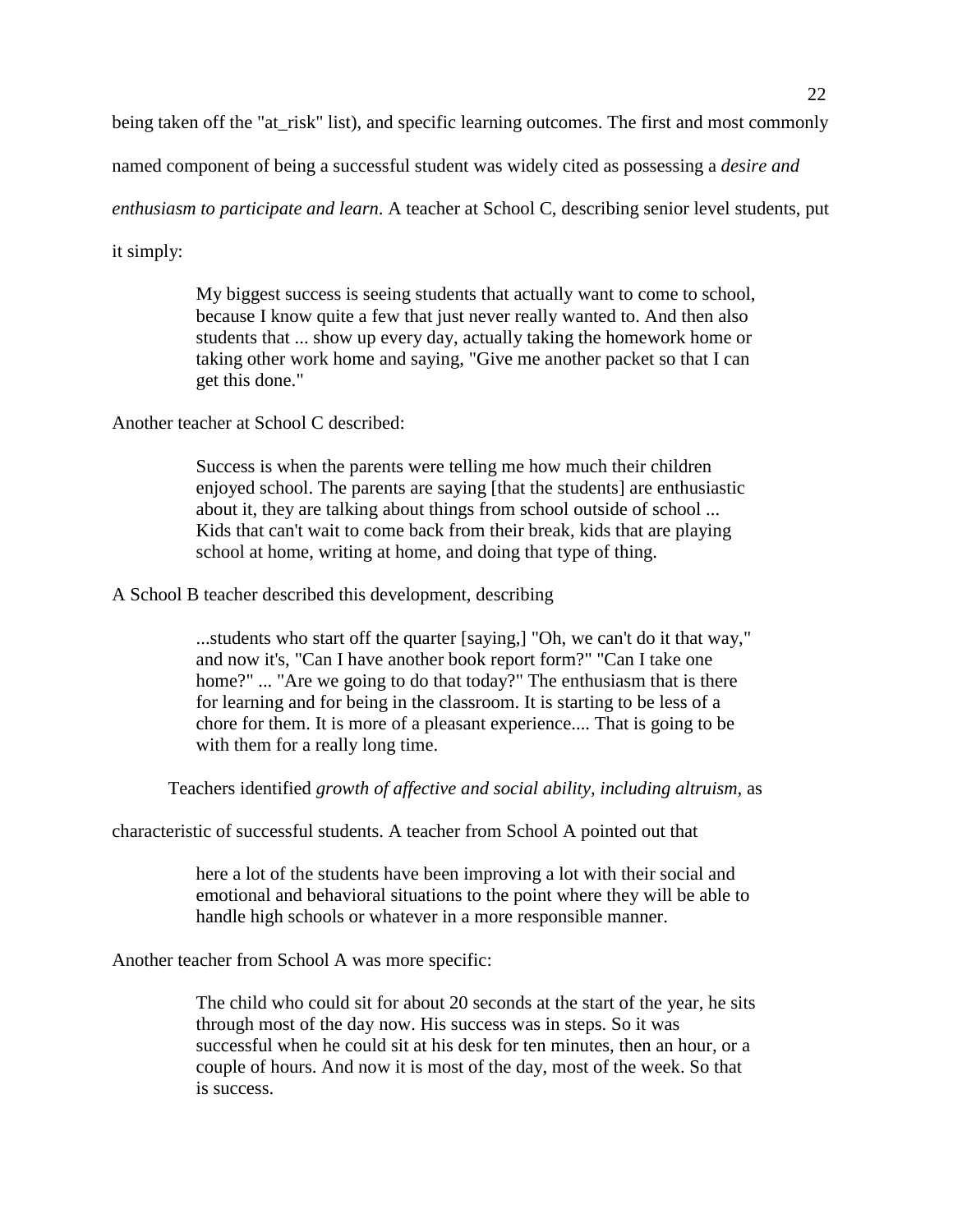A teacher at School B said:

The biggest [indicator of success] for me is the way we take what I call "at risk" children and take them off the at\_risk list. What has connected me to the school would be children who just came here off the wall, bouncing, crying, really trying to tear things down.

Teachers' descriptions of social ability ranged from growth in very basic skills, as these

teachers have described, to a much more sophisticated notion of success as having learned to act

for the good of the group. A School C teacher said:

Success for me is ... when I say, "Hey, you guys, over there, what are you doing?!" ... and I am thinking they are goofing around, you know, and they'll [say], "Oh, he's helping me with my spelling." Or, you know, ... when they pull together and help each other out.... Tom Morrison said that the function of freedom is to free somebody else. So when you get to a level, you reach down and you pull up the person who is struggling, and they do that and I think, "Okay. I can see where we've come."

By far the largest category describing successful students had to do with *taking*

*responsibility for self through self-motivation and ownership of work*. Some described this

development of responsibility as "effort." A School D teacher said,

For me, it [success for a student] is any sort of effort.... And asking me questions.... If I have an ADHD kid who gets 70 on the test, that's success.... If they flunk it, but they got a higher flunking grade than they were getting, that's successful. To me, it's not really a matter of...their grades; it's just the effort that they put in.

Her colleague said:

Attempting to turn in their work. Showing an attempt, showing that they are trying in some manner... they are coming to you with questions, coming to you with problems, asking for help.... That's the successful student.

A teacher at School A similarly described this as an attitude of "I can do this; I can handle it."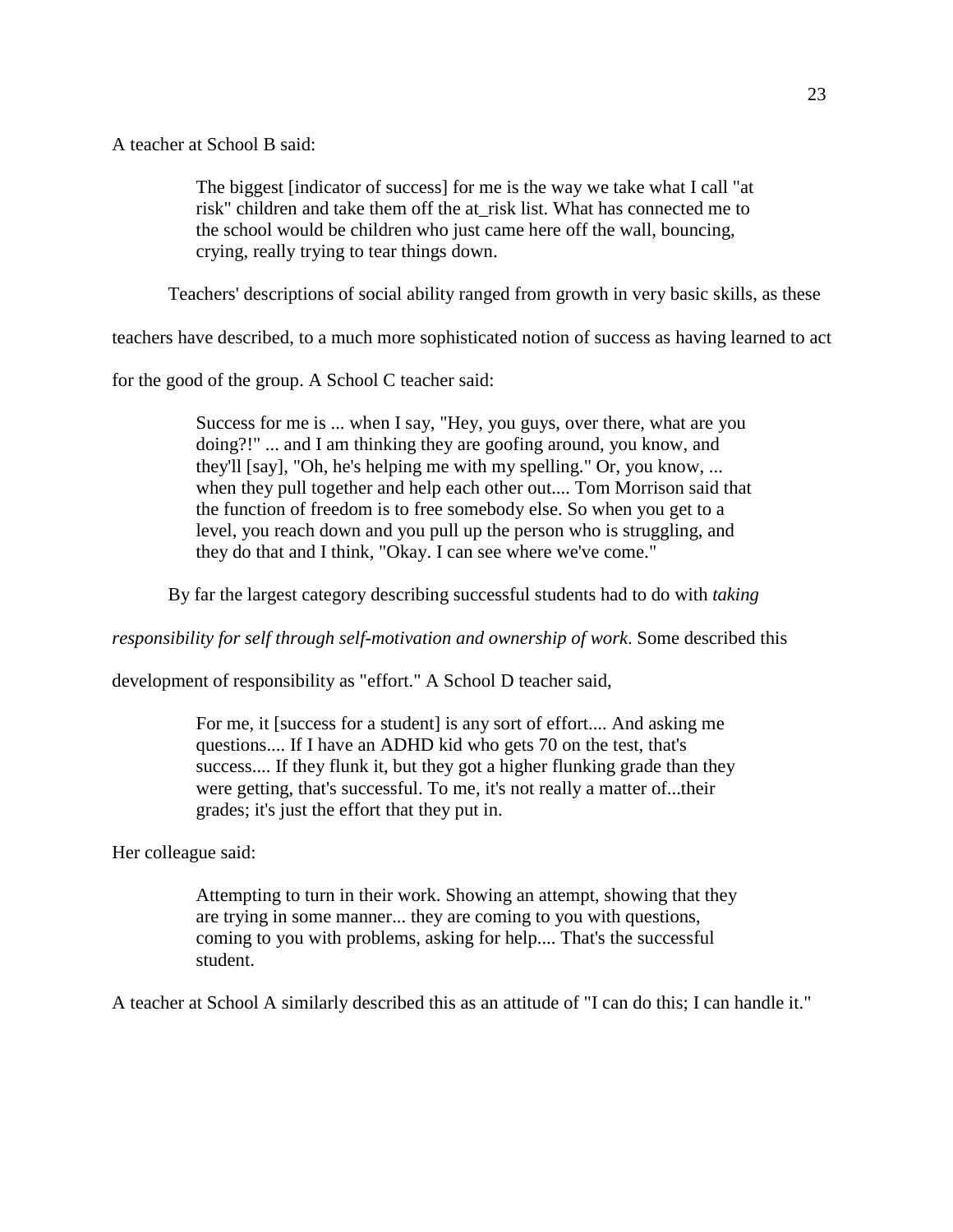For other teachers, responsibility went beyond self-motivation to students' entering fully

into their work. A teacher from School D described this as "the level of work--how they actually

approach their work," and continued to explain:

To me, they are going through the motion, when they are doing the [ballet] step correctly. That's not work for me.... If you're going to be in a [dance] company, you can't even get an audition if you are not willing to do your best.... [Success is] working to that high level, high expectations, always.

This total involvement and high expectation of self was described by others as "ownership." A

School D teacher explained,

Like with these variety show performances [produced regularly in the school], the kids feel like they own the information enough that they can go out and put together a song with four-part harmony, and audition it for the performance. They don't feel like they have to go running and ask, "Could you please help us?" The fact that they feel like they know enough now to do it themselves is great, because I don't think we would have seen that in September.

Another described this as maybe "not all be[ing] brilliant, but it's them taking their own

responsibilities and motivation."

A School D teacher linked this success in taking responsibility for one's own learning

process to academic achievement, saying:

Another thing that is success for me is that they know our expectations...because they didn't before. So they are succeeding in learning the process, and also the discipline. Then, on the other end of it, since they are doing that, everything else is becoming more successful because they are becoming more prepared and more knowledgeable students.

This teacher continued to explain that she looks for "success in grades," but that that

academic success starts with success in taking responsibility for one's own work process.

Teachers also consistently cited *growth in academic ability*, as measured by where the

individual student began, as a key indicator of student success. According to teachers, academic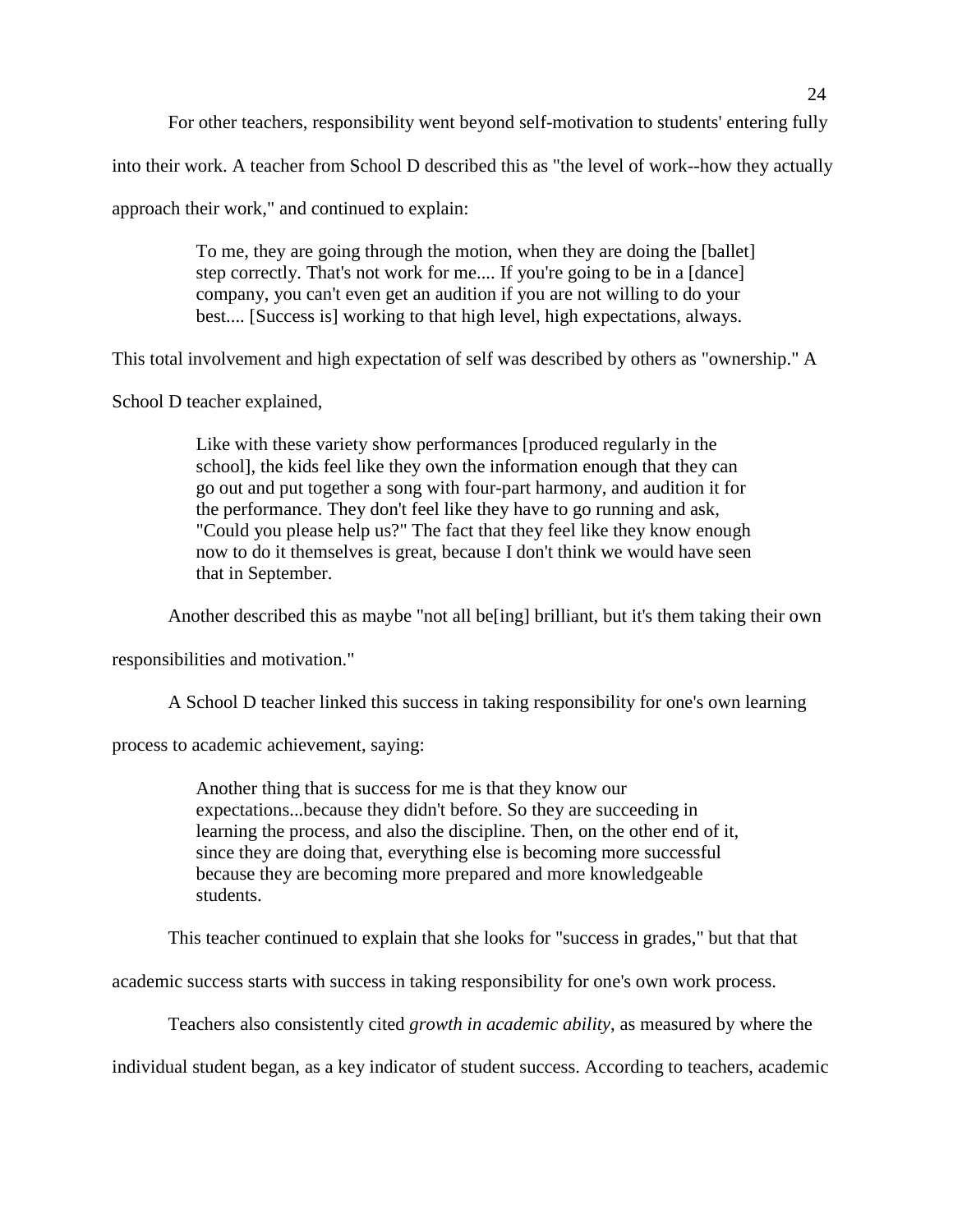growth is assessed based on where the student started, not on externally-defined competencies. A

teacher at School A said,

We have got some kids that when they started here last year, a couple of kids couldn't write at their [grade] level, or read at their level, and we have got some now that really are above their level. So I think that is success.

A teacher at School C similarly described:

When I came here, I had students in my [grade 1\_2] classroom who not only couldn't read at all, but they didn't even know the alphabet or the sounds of the alphabet. And the biggest success for me is that now every single one of my students in my class can read and spell at least ten words.

Another teacher from School C described:

Today a mother told me on the phone that her child went to her CCD [Catholic education] class and read a whole paragraph out of the Bible and never missed a word.... She said, "Do you realize that [you teachers] are doing wonders? My daughter is more confident, more happy, and more content in herself because you've taught her to read.

Thus this teacher linked issues of self-esteem with academic achievement. Similarly, a teacher

from School A said:

I think we consider students successful if they can move on to the next level. A student that we had, he was transitioned into the high school through basically a year here. So I think making that transition to the next level from our school we would consider a success.

Such a transition involved development of both social and academic skills, as another teacher

from School A emphasized:

[Successful students are] those kids who stop telling us to go to lower elevations on the planet and to procreate with ourselves, and [who] sit down and rationally think things through instead--[who] after a while stop hitting and start thinking.

Similar to the parents, teachers identified *transferability of learned skills* to other arenas,

but different from parents, the teacher who discussed this emphasized their use in society. A

School B parent said: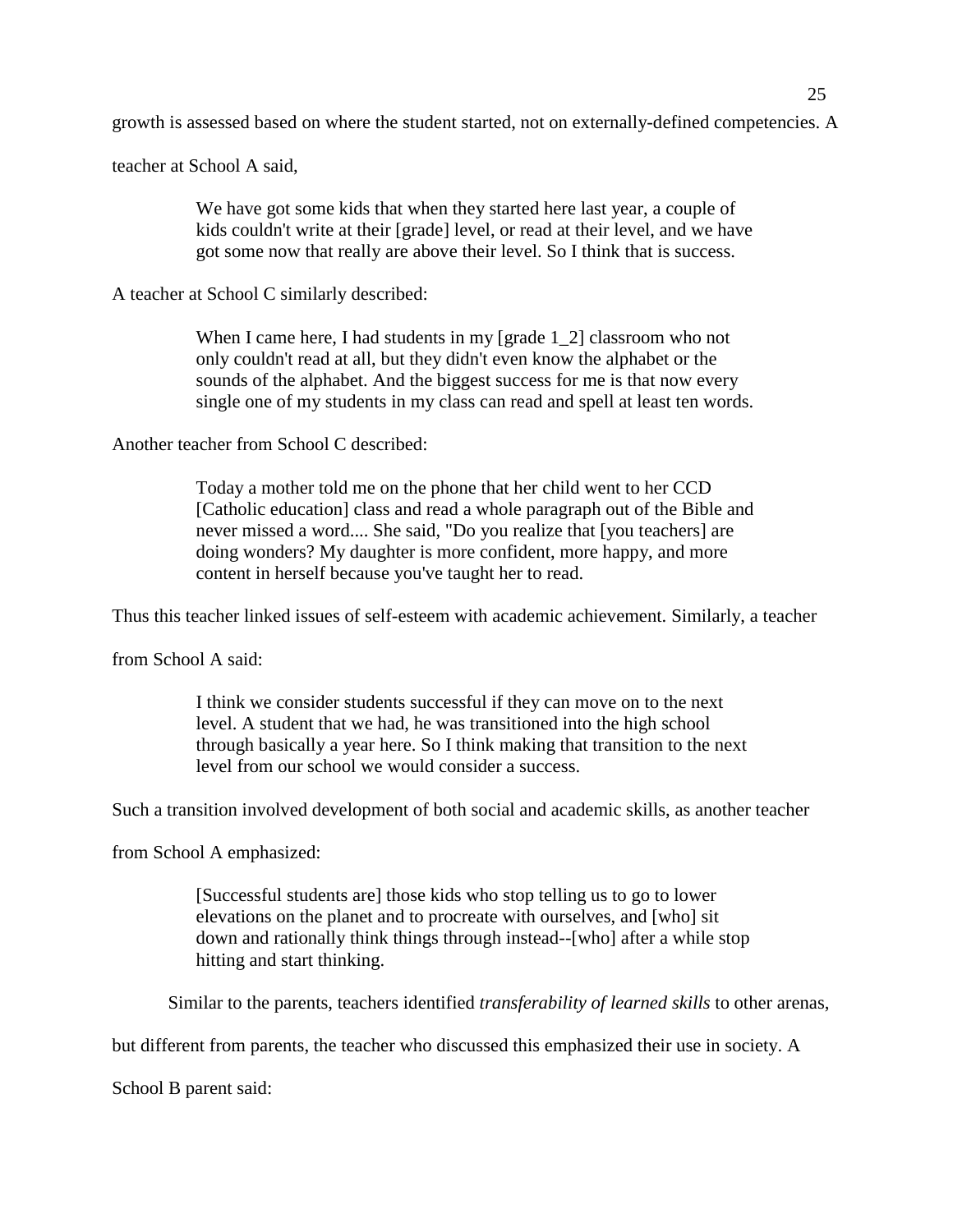Whether or not students decide they want to purse a career in the sciences or technology, there are certain skills that are important in--and are going to continue to be important in--their society. As we become more technical as a society, something as simple as sitting on a jury and having to analyze the strength of evidence, [or] being able to determine whether or not vaccines are appropriate for your child--all those fields are becoming more technical and students must be able to make competent decisions.... Getting that information to the students ... [means] they are going to be better prepared as adults in whatever their future may hold.

Finally, like the parents, teachers recognized that the definition of success *varies: it must*

*be defined for the individual and by the individual*. As a teacher in School A said simply,

"Success is going to depend on the child." Or as a teacher from School D answered the question

of defining success for students, "Once they did their best."

### **Implications for the Theory of Involvement and Talent Development**

This study found that the theory of involvement and talent development is useful in assessing the success of charter schools and their students. Several types of involvement (student, parent, and teacher involvement), and several types of talents (both cognitive and affective), were mentioned as indicators of this success. These involvements and talents are discussed in the sections that follow.

### **Involvement**

Both parents and teachers perceived student involvement as an important component of success for both charter schools and their students. A theme that emerged from teacher and parent/guardian groups is their belief that charter schools provide more opportunities for student involvement than do the traditional public schools. Parents and teachers at charter schools mentioned a number of different types of student involvement, including interactions with peers and teachers, and involvements with the school and with school activities. The importance of student involvement to these stakeholder groups validates the findings of other researchers that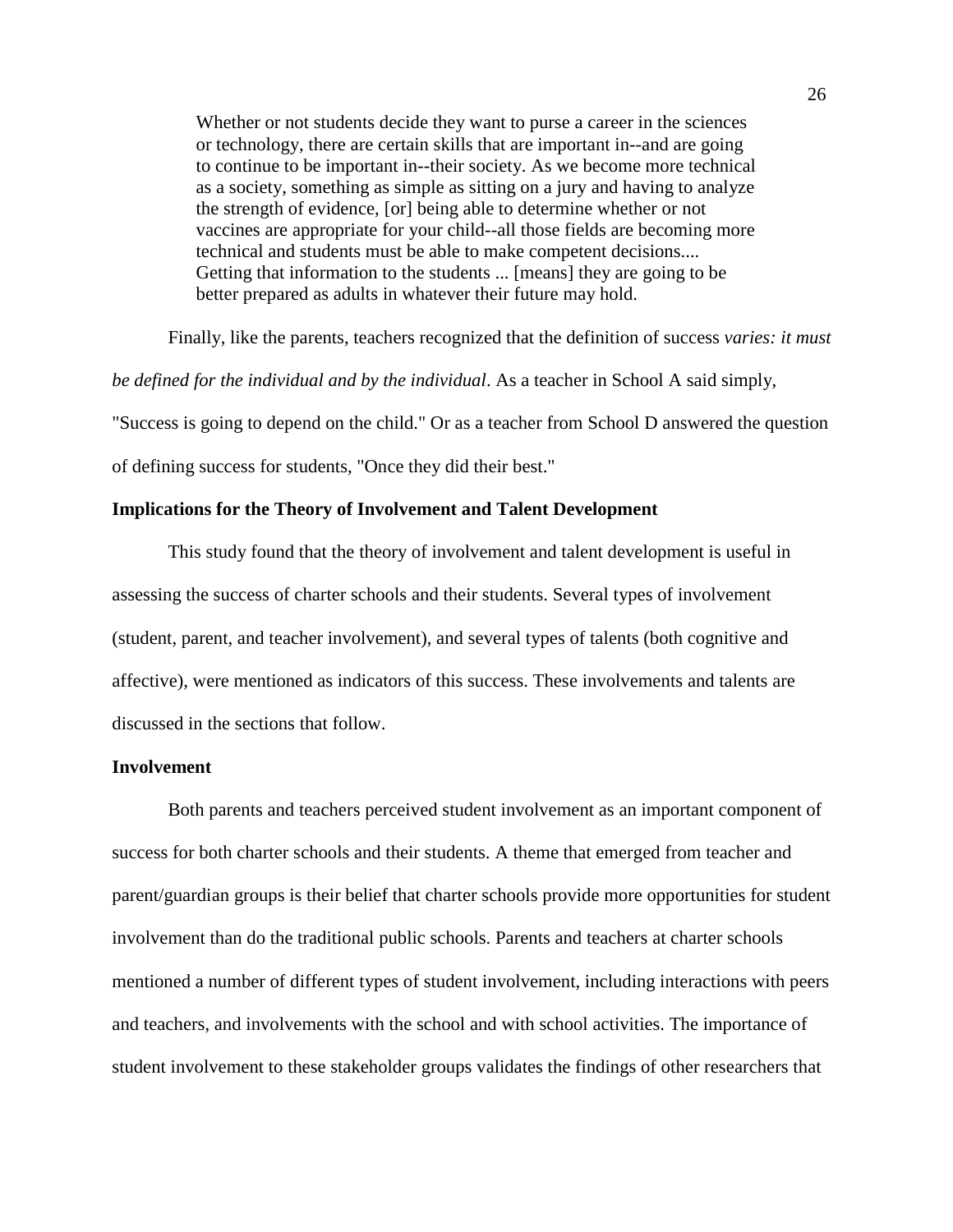student involvement is the single most important ingredient for promoting both P-12 school and student success.

Teacher involvement emerged as another important component of success for charter schools and their students. A theme that emerged from both parent and teacher focus groups is their belief that charter schools provide more opportunities for teacher involvement than do the traditional public schools. The focus groups gave a variety of examples of teacher involvement in charter schools, ranging from interactions with students, to the development and protection of the school mission, and participation in the governance structure. The importance these stakeholder groups place on teacher involvement validates the findings of other researchers who have documented the importance of teacher involvement for both P-12 school and student success.

Parental involvement was yet another component of the success of charter schools and their students. Both parent and teacher focus groups felt that charter schools provide more opportunities for parental involvement than what exists in traditional public schools. Types of parental involvement at charter schools ranged from helping children with their homework, to working with the PTA, defining the mission, and governing the school. The importance these groups place on parental involvement lends empirical support to those researchers who have found that parental involvement promotes the success of P-12 schools and their students.

### **Talent Development**

A number of student talents, from both the cognitive and affective domains, emerged as important indicators of the success of charter schools and their students. In the cognitive domain, academic achievement measured by grades and growth in children's ability to read, write, and compute, is an important indicator of success. In the affective domain, growth in children's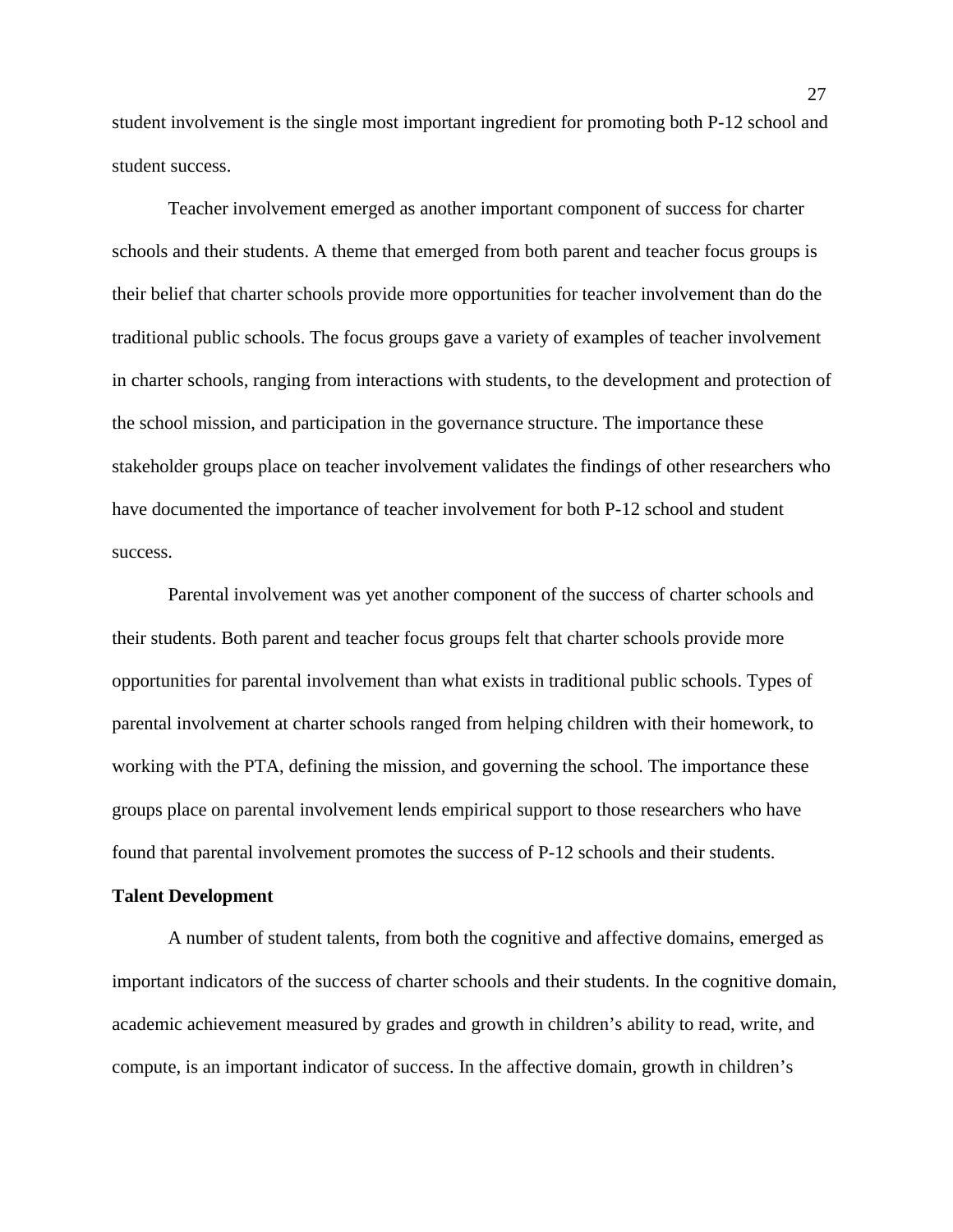motivation, self-concept, and satisfaction, measured by increases in enthusiasm for school, in self-esteem, and in satisfaction with the school experience, are important indicators of success. Neither stakeholder group place much significance on standardized tests as a measure of the success of charter schools and their students, but rather are more likely to view success in terms of growth in involvement and cognitive and affective talents. This finding suggests that the involvement and talent development framework has utility in charter school research in capturing insiders' perceptions about the success of charter schools and their students.

### **Implications for Policy and Practice**

This study gathered the insights of important stakeholder groups about their views of the success of charter schools and their students. Charter school legislation, written during a period of growing interest in national standards, frequently defines charter school success in unidimensional terms. Legislation in a number of states focuses heavily on standardized tests as the primary indicator of charter school success. In Ohio, for example, newspaper articles regularly compare charter with traditional public schools on student performance on the Ohio Proficiency Test. Ohio charter schools (referred to as community schools) are typically criticized in these articles as not performing well in comparisons with the traditional public schools.

The findings of this study suggest that student performance on standardized tests is not the primary way that charter school parents and teachers define success, either for charter schools or for their students. These stakeholder groups are much more likely to discuss other indicators of success, including levels of student, teacher, and parent involvement, and to use multiple talent development outcomes, including student growth in their ability to read and write, and growth in their satisfaction, motivation, and self-esteem.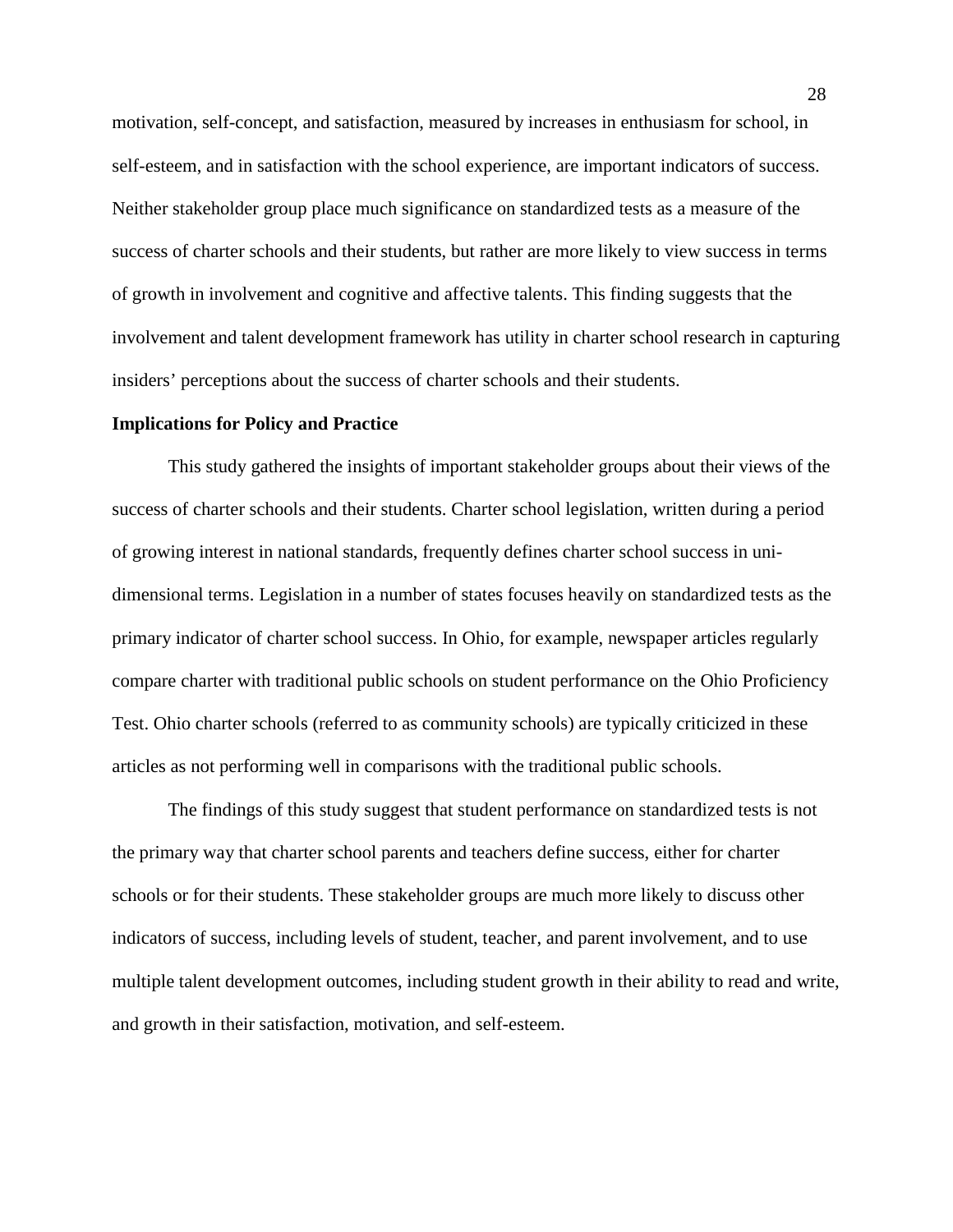The use of involvement and talent development indicators of success suggests that unidimensional measures of charter school success, such as student performance on a standardized test, are incomplete. Other cognitive outcomes, including increased interest in reading and writing and grades in these subjects, are important outcomes to parents and teachers. Affective outcomes, like self-esteem, satisfaction, and motivation are equally important but are not captured by standardized tests of student performance. Parents and teachers also define "success" in terms of the educational process of teaching and learning, as well as by the product, or outcomes. Student, teacher, and parent involvement in the school and the teaching-learning process is a crucial component of their views of the success of charter schools and their students. In general, the study's participants believe that charter schools allow for greater involvement of key stakeholder groups than do the traditional public schools.

These insider definitions of "success" of charter schools and their students call into question the present heavy reliance on standardized tests as the primary measure of success. Standardized achievement or proficiency tests, when used to track students longitudinally, can document the talent development of students' abilities and skills. More often than not, however, these tests are used by states to compare charter with traditional public schools, rather than to track the cognitive growth of individual students. As a consequence, the use of standardized tests invites media comparisons, with charter schools often receiving undeserved criticism, and with public schools receiving undeserved plaudits.

This study suggests that a more nuanced and comprehensive approach to defining and measuring the "success" of charter schools and their students is needed. Although standardized tests will inevitably be part of the definition, they might be used longitudinally to track growth in students, rather than to compare performance between charter and traditional schools. Multiple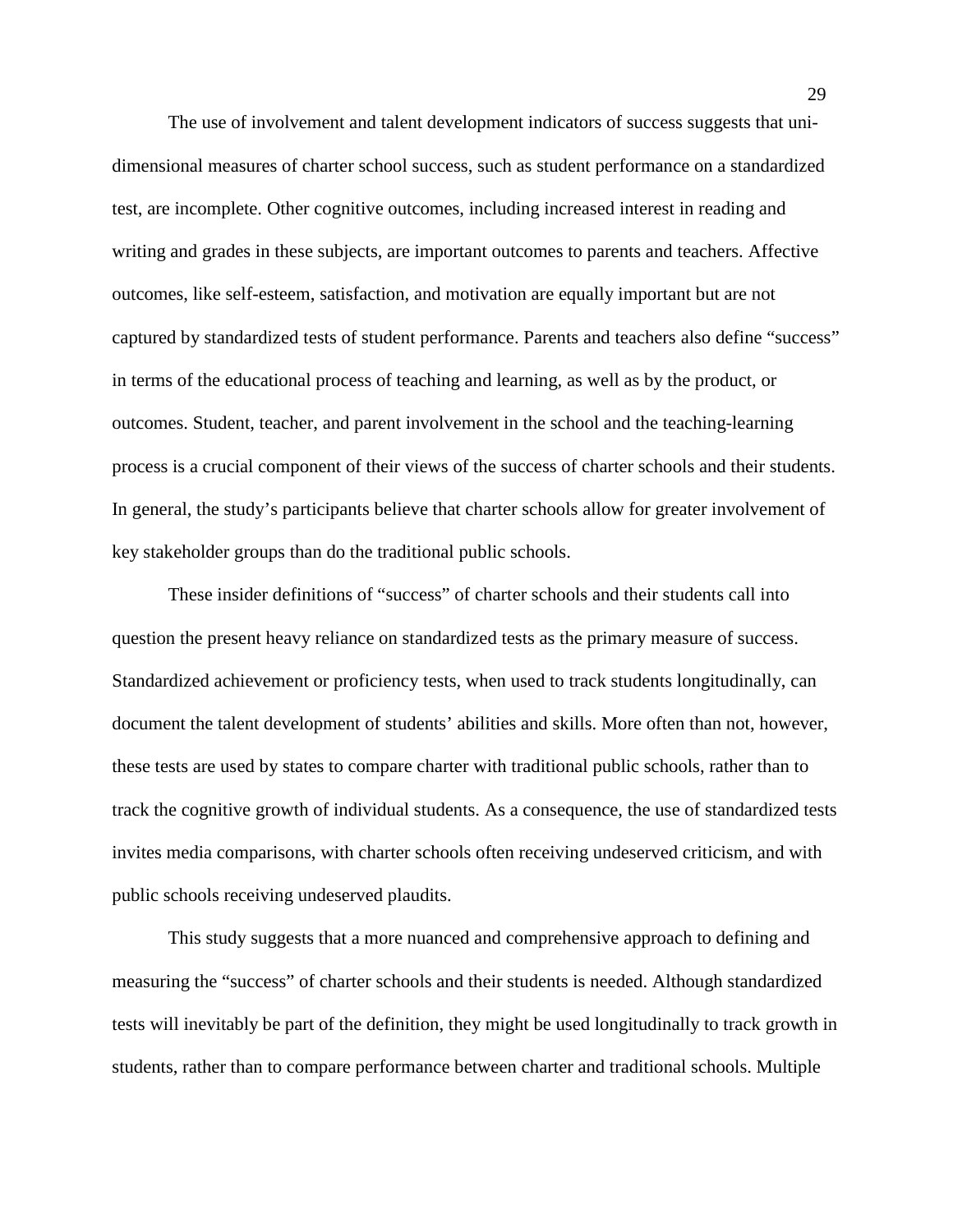indicators of "success" are needed to capture the complexity of the outcomes that parents and teachers hold for charter schools and their students. Portfolios can be used to measure growth in writing or other creative skills, such as in the fine or performing arts. Periodic surveys and instruments can be conducted to document growth in students' affective outcomes, such as satisfaction, self-esteem, and motivation.

### **Conclusions**

Policy makers, researchers, and others evaluating charter schools are searching for ways to measure the success of the schools and their students. Although accountability demands from legislators have pressed standardized tests to the forefront as the primary measure of "success", this study suggests that parents and teachers have other measures of success in mind. This pilot study found that parents and teachers define community school success using a multidimensional framework of involvement and talent development. This finding validates the arguments of other charter school researchers that charter school "success" is multi-dimensional rather than uni-dimensional in nature.

The majority of charter schools claim that their mission is to develop multiple student talents, rather than just simply cognitive talent as measured by student performance on a standardized test. The multi-dimensional nature of the missions of most charter schools is reflected in the parent and teacher definitions of success reported in this study. Given the multidimensional nature of charter school missions, we recommend more nuanced, comprehensive approaches to the assessment of the success of charter schools and their students. These new approaches to the assessment of charter schools and their students need to reflect insider's perceptions of the importance of measuring involvement and talent development as indicators of success.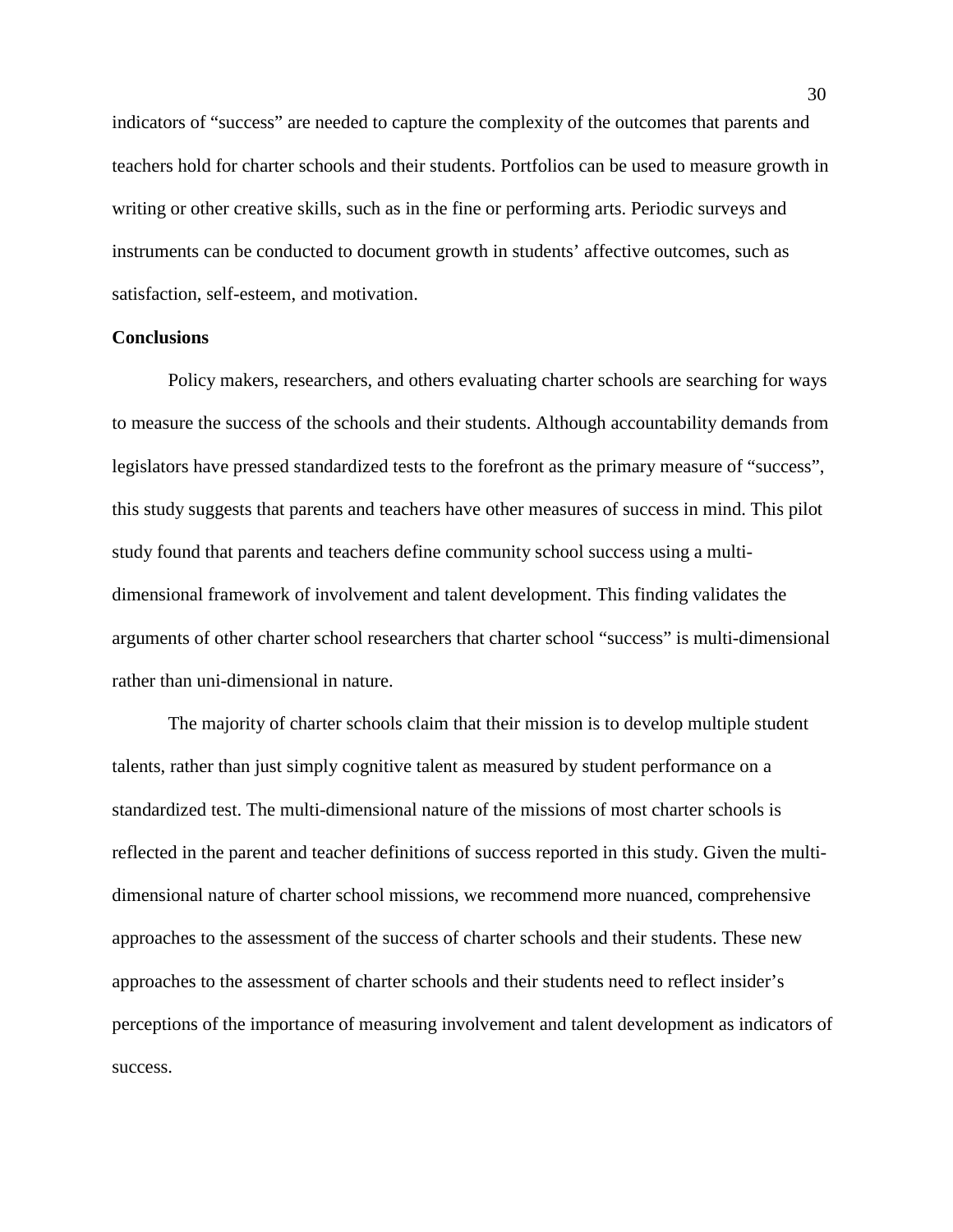#### References

Anderson, G. (1998). Toward authentic participation: Deconstructing the discourses of participatory reforms in education. American Educational Research Journal 35, 571-603.

Archer, J. (2000a). Accountability measures vary widely. Education Week, 19(36), 18- 20.

Archer, J. (2000b). More oversight sought for Ohio school choice. Education Week 19  $(19)$ , 5.

Astin, A. W. (1993a). Assessment for excellence. Phoenix: Oryx Press.

Astin, A. W. (1993b). What matters in college. San Francisco: Jossey-Bass Publishers.

Bowman, D. (2000). Charters, vouchers earning mixed report card. Education Week 19(34), 19-21.

Evans, E. P., Stallions, M. E., Damianos, F., & Orfely, B. J. (1999). Charter schools: Education or revolution? The Education Forum, 64, 20-24.

Finn, C. E., Manno, B. V., & Vanourek, G. (2000). Charter schools in action: Renewing public education. Princeton: Princeton University Press.

Goldhaber, D. (1999). School choice: An examination of the empirical evidence on achievement, parental decision making, and equity. Educational Researcher, 28(9), 16-25.

Hassel, B. (1999). Charter school challenge: Avoiding the pitfalls, fulfilling the promise. Washington, DC: Brookings Institution Press.

Hess, G. (1999). Community participation or control? From New York to Chicago. Theory into Practice, 38, 217-224.

Jackson, K. (2000). Parents' choice. The American School Board Journal, 187(3), 47-48.

Lange, C., & Lehr, C. (2000). Charter schools and students with disabilities: Parent perceptions of reasons for transfer and satisfaction with services. Remedial Special Education, 21, 141-151.

Lasley, T., Ridenour, C., Talbert-Johnson, C., & Raisch, C. (1999). Charters: A value added opportunity for urban teachers? Education and Urban Society, 31, 499-511.

Manno, B. V., Vanourek, G., & Finn, C. E. (1999). Charter schools: Serving disadvantaged youth. Education and Urban Society, 31, 429-445.